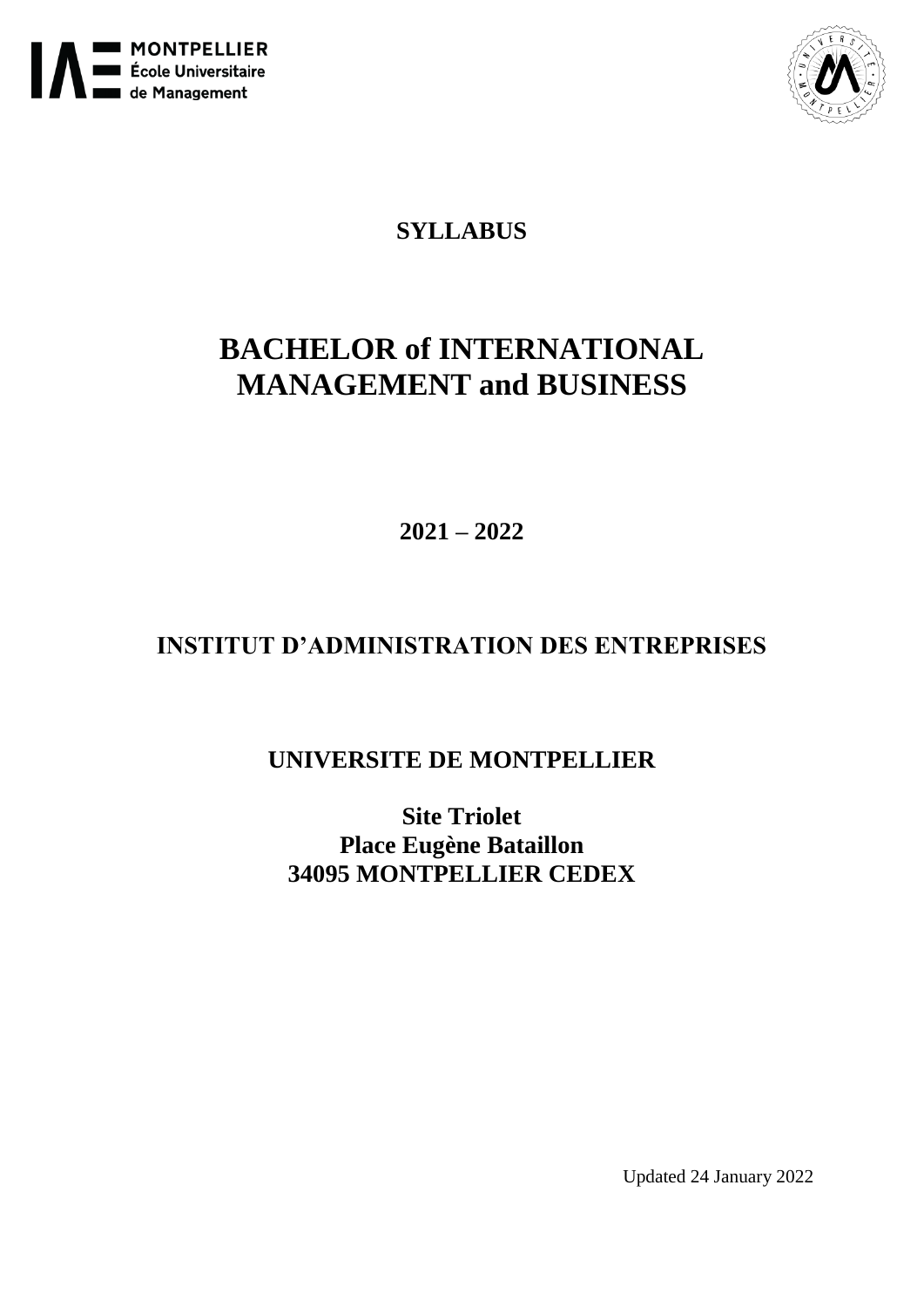# **BACHELOR of INTERNATIONAL MANAGEMENT and BUSINESS**

# **SECTION 1. GENERAL DESCRIPTION**

**The BACHELOR of INTERNATIONAL MANAGEMENT and BUSINESS (BIMB)** is a one year undergraduate program at the University of Montpellier and completes a three year undergraduate cycle.

Applicants for the BACHELOR of INTERNATIONAL MANAGEMENT and BUSINESS degree must have first validated a two year cycle, earning the required 120 ECTS credits as a prerequisite, or equivalent.

Foreign candidates (as well as French candidates) can apply online on the IAE website, then send the form to the IAE International Relations Office.

The BACHELOR of INTERNATIONAL MANAGEMENT and BUSINESS can be obtained through one of the three following options:

## - **"MAIN OPTION":**

- This option is for English speaking students, foreign or French, who wish to obtain an IAE degree based entirely on courses taught in the English language.
- Curriculum includes the main subjects of business management and is oriented towards international applications.
- The courses are taught by a team of IAE teacher-researchers as well as guest lecturers from multinational corporations and/or with international professional experience.
- The program consists of 2 semesters of courses at the IAE, based on lectures and small group work sessions concluding with an individual report (Course Main Option). Some courses will be in the form of work seminars.

## **- "6-MONTH MOBILITY":**

- Under certain conditions, the 2nd semester of the year can take place in one of the IAE's foreign partner universities.
- With this option the organization of courses is as follows: the student will attend the 1st semester at the IAE, and attend the  $2<sup>nd</sup>$  semester courses in a foreign university.

## **- "ONE YEAR ABROAD":**

 This option is reserved for French students who complete the degree requirements entirely at a foreign university in one year. There, they obtain the majority of credits necessary for the degree (55/60). Upon their return, they must complete an individual project in the form of a report written in English, synthesizing concepts and experiences gained during the year abroad. The defense of the report before an IAE jury completes the course and earns the last 5 credits.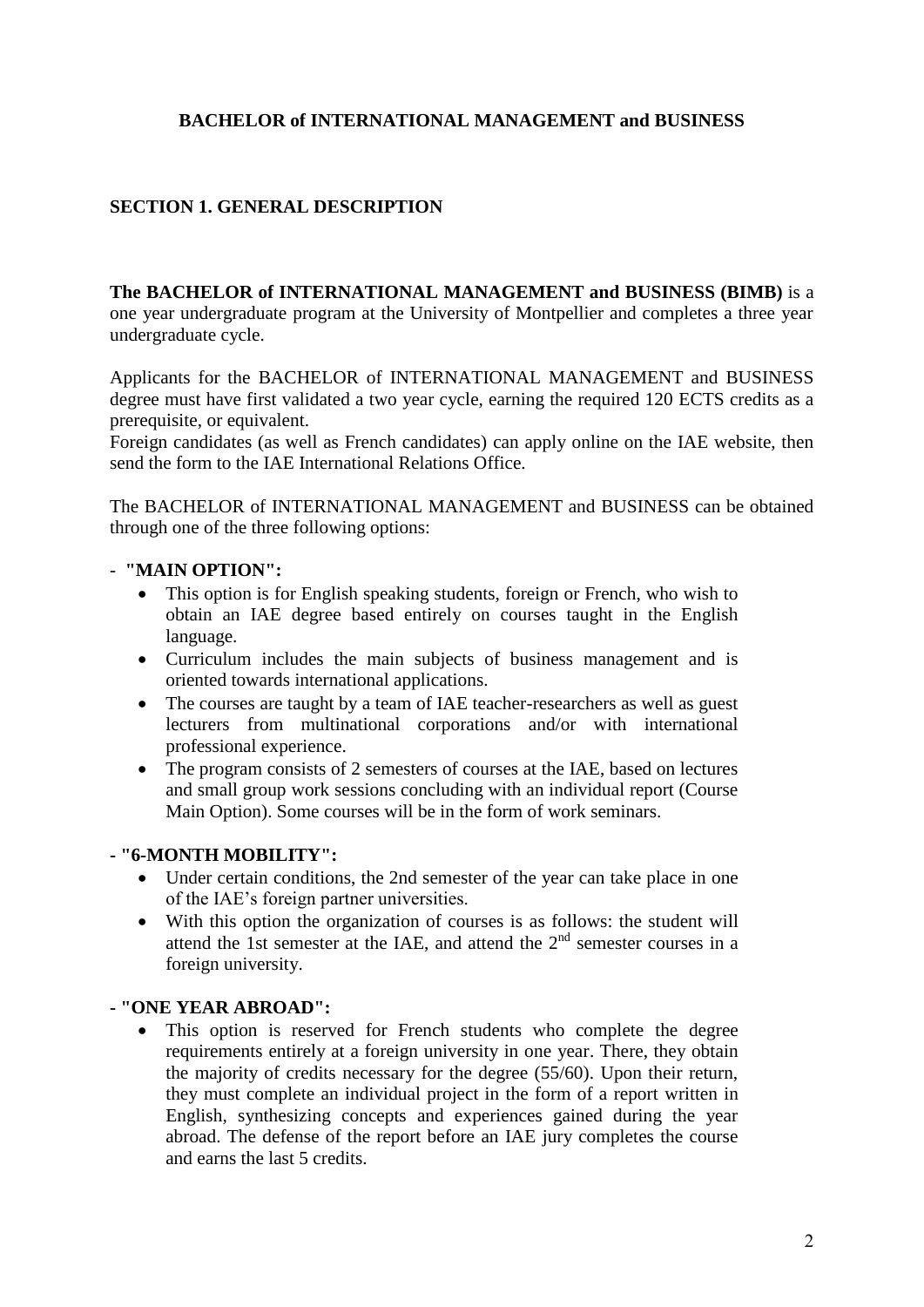# **Teaching orientation**

The BACHELOR of INTERNATIONAL MANAGEMENT and BUSINESS is a one-year program from the University of Montpellier taught at IAE Montpellier and meant to professionalize its students. The goal of the BACHELOR of INTERNATIONAL MANAGEMENT and BUSINESS is to provide broad instruction in the different disciplines of business management (finance, auditing, marketing, etc.) with a specifically international orientation, for students desiring an international career. Obtaining the BACHELOR of INTERNATIONAL MANAGEMENT and BUSINESS culminates three years of undergraduate studies and 180 credits, and qualifies degree holders to continue in the Higher Education system if they meet the other requirements of a future advanced program they want to enroll in. The program closely integrates the acquisition of theoretical ideas and operational skills by developing the students' ability to think and apply acquired theory in real situations. The courses of the principal option (Main Option) are taught entirely in English; they are intended for English speaking students (foreign or French) who want to further pursue fundamental and international business management, in a context of multicultural training, which is further enriched by the cultural diversity of the students in the program.

# **Applications**

Application forms for this degree should be download online on the IAE website, then sent to the IAE International Relations Office. The completed form will be reviewed by an admission committee, composed of IAE teachers who are responsible for the school's final decision. The applicants will be informed of their admission or rejection by posting on the IAE website. The selection criteria are:

• first, successful completion of two year university course work (120 ETCS credits obtained) or validated equivalence;

• iustification of an adequate English level (in particular for members of non-Englishspeaking countries).

The successful applicant's enrollment will be finalized with payment of the admission fees, the deadline for which is the first day of classes for the new school year.

# **SECTION 2. ORGANIZATION OF THE PROGRAM**

To obtain the degree, the students must validate 60 credits for the year, in other words 30 credits per semester.

## **English – Main Option**

The BACHELOR of INTERNATIONAL MANAGEMENT and BUSINESS Main Option is a university degree obtained at the end of a two semesters' program of business management oriented towards international trade.

Each semester comprises six Teaching Units (UE or "Unité d'Enseignement"), each of which includes two ECUEs (Teaching Unit Components).

Each UE results in the validation of 5 credits, or 2.5 credits per ECUE.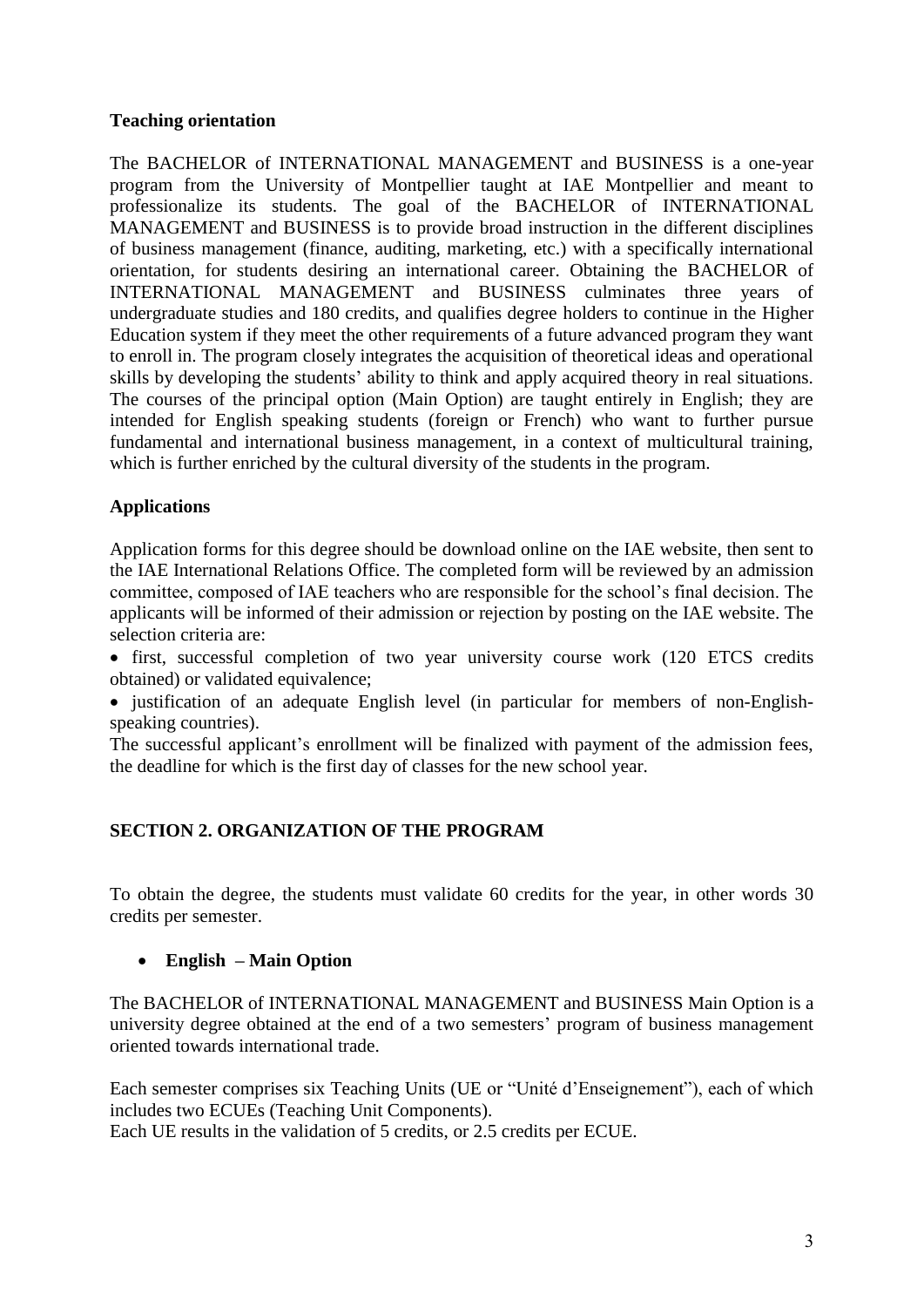# **Organization of courses**

| <b>First Semester</b>                           |                             |                     |         |  |  |  |
|-------------------------------------------------|-----------------------------|---------------------|---------|--|--|--|
| <b>List of courses</b>                          | Lecturers                   | <b>Nb</b><br>hours* | credits |  |  |  |
| <b>UE</b> Marketing                             |                             |                     |         |  |  |  |
| <b>Strategic Marketing</b><br>$\circ$           | Béatrice Siadoux-Martin     | 18                  | 5       |  |  |  |
| International marketing mix<br>$\circ$          | Gilles de Lanauze           | 18                  |         |  |  |  |
| <b>UE</b> Cross-cultural                        |                             |                     |         |  |  |  |
| Psychosociology<br>$\circ$                      | Max Barahona                | 18                  | 5       |  |  |  |
| Intercultural management<br>O                   | Victoria Orange-Sibra       | 18                  |         |  |  |  |
| <b>UE</b> Finance                               |                             |                     |         |  |  |  |
| Decision psychology<br>$\circ$                  | Abdel Hamou-Lhadj           | 18                  | 5       |  |  |  |
| Introduction to finance and<br>$\circ$          | Jessica Bosseaux            | 18                  |         |  |  |  |
| international finance                           |                             |                     |         |  |  |  |
| UE International Economy and Strategy           |                             |                     |         |  |  |  |
| World economy<br>$\circ$                        | Okwudilichukwu Ejemba       | 18                  | 5       |  |  |  |
| <b>Export strategy</b><br>$\circ$               | <b>Laurent Larroque</b>     | 18                  |         |  |  |  |
| UE International Negotiation & Sales            |                             |                     |         |  |  |  |
| International negotiation<br>$\circ$            | Séverine Bony               | 18                  | 5       |  |  |  |
| International distribution and sales<br>$\circ$ | Livia Dubos                 | 18                  |         |  |  |  |
| UE Second language                              |                             |                     |         |  |  |  |
| German/<br>$\circ$                              | <b>Christine Carbonnel</b>  | 30                  | 5       |  |  |  |
| Spanish/<br>$\circ$                             | Pablo Nerin                 |                     |         |  |  |  |
| <b>FLE</b><br>$\circ$                           | <b>DDL UM</b>               |                     |         |  |  |  |
| <b>TOTAL</b>                                    |                             | 210                 | 30      |  |  |  |
| <b>Second Semester</b>                          |                             |                     |         |  |  |  |
| <b>List of courses</b>                          | Lecturers                   | <b>Nb</b><br>hours* | credits |  |  |  |
| <b>UE</b> International Communication           |                             |                     |         |  |  |  |
| International communication<br>$\circ$          | Aurélien Ferrié             | 18                  | 5       |  |  |  |
| International entrepreneurship<br>$\circ$       | Okwudilichukwu Ejemba       | 18                  |         |  |  |  |
| <b>UE</b> International trade                   |                             |                     |         |  |  |  |
| $\circ$ European economy                        | Jessica Bosseaux            | 18                  | 5       |  |  |  |
| International trade and logistics<br>$\circ$    | Corinne Burille             | 18                  |         |  |  |  |
| UE Human resources and law                      |                             |                     | 5       |  |  |  |
| International human resources<br>$\circ$        | Victoria Orange-Sibra       | 18                  |         |  |  |  |
| International law<br>$\circ$                    | <b>Pascal Mesans-Contis</b> | 18                  |         |  |  |  |
| UE Business game                                | E. Houzé/G. de Lanauze      | 24                  | 5       |  |  |  |
| <b>UE</b> Second language                       |                             |                     |         |  |  |  |
| German/<br>$\circ$                              | <b>Christine Carbonnel</b>  | 30                  | 5       |  |  |  |
| Spanish/<br>$\circ$                             | Pablo Nerin                 |                     |         |  |  |  |
| <b>FLE</b><br>$\circ$                           | <b>DDL UM</b>               |                     |         |  |  |  |
| <b>UE Professional integration/Report</b>       | Gilles de Lanauze           | 36                  | 5       |  |  |  |
| <b>TOTAL</b>                                    | 192                         | 30                  |         |  |  |  |

\*in general, there are 15 hours of theoretical course work + the final examination, per ECUE. The names of the lecturers are given for the purpose of information only and will likely be changed.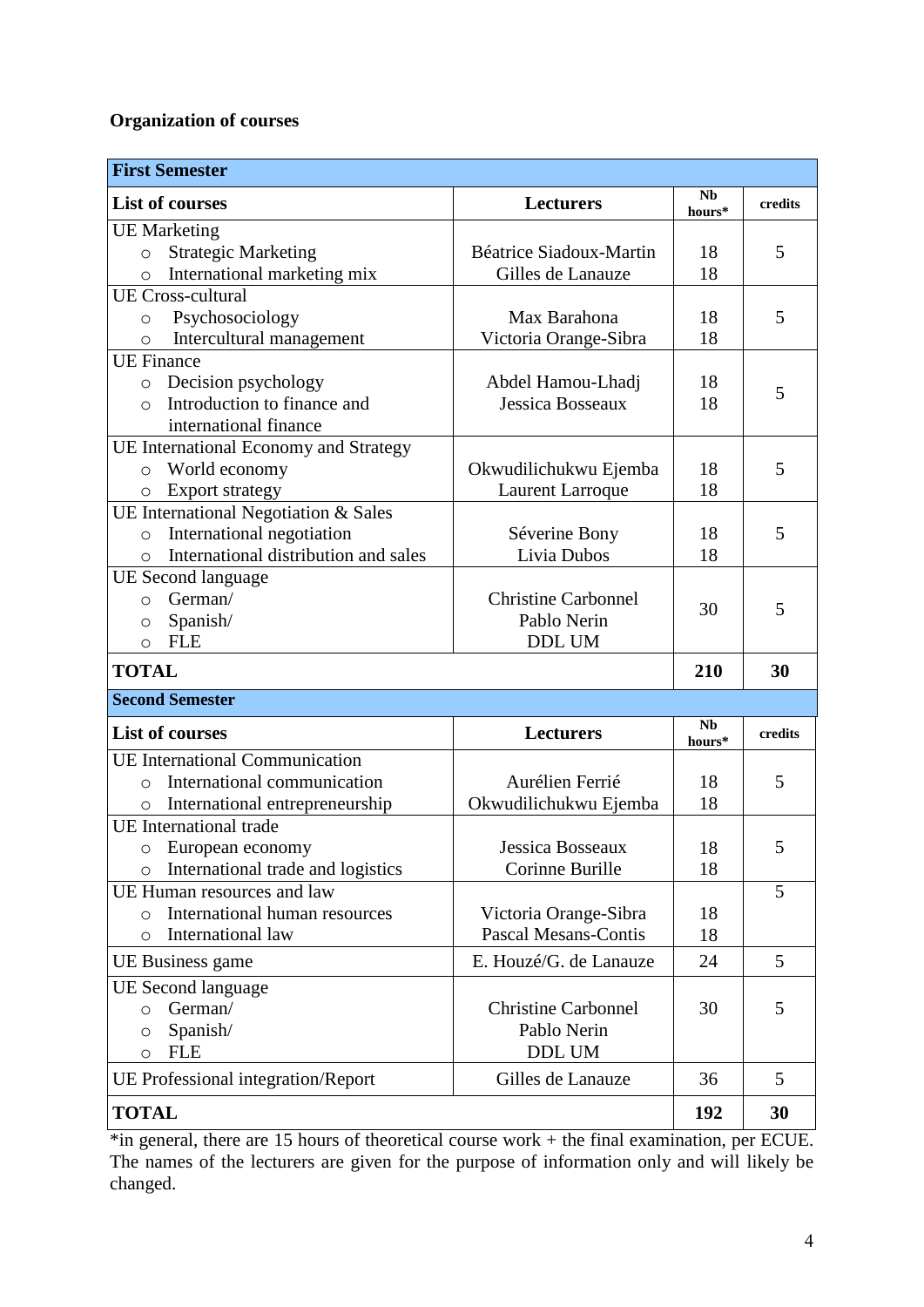# **Schedule**

For the academic year 2021/2022, the planned schedule of the **BACHELOR of INTERNATIONAL MANAGEMENT and BUSINESS "Main Option"** is as follows:

| <b>Semester 1</b>                          |                                                       |  |  |  |
|--------------------------------------------|-------------------------------------------------------|--|--|--|
| Beginning of classes                       | September $20th$ , 2021                               |  |  |  |
| Academic courses                           | From September $20^{th}$ to December $17^{th}$ , 2021 |  |  |  |
| Examinations (last date)                   | December $17th$ , 2021                                |  |  |  |
| Class council semester 1 session 1 MO+6MM  | 10th of February 2022                                 |  |  |  |
| Class council semester 1 session 2 MO+6MM  | March 2022                                            |  |  |  |
| Re-sit examinations *                      | February 2022                                         |  |  |  |
| <b>Semester 2</b>                          |                                                       |  |  |  |
| Beginning of classes                       | January 10 <sup>th</sup> , 2022                       |  |  |  |
| Academic courses                           | From January 10 <sup>th</sup> to April, 2022          |  |  |  |
| Examinations (last date)                   | April, 2022                                           |  |  |  |
| Class council semester 2 session 1 MO      | $2nd$ of June 2022                                    |  |  |  |
| Class council semester 2 session 2 MO      | June 2022                                             |  |  |  |
| Report One Year Abroad: thesis return      | August 2022                                           |  |  |  |
| Report One Year Abroad: oral presentations | September 2022                                        |  |  |  |
| Class council semester 2 session 1 6MM+OYA | 12th of September 2022                                |  |  |  |
| Class council semester 2 session 2 6MM+OYA | September 2022                                        |  |  |  |
| Re-sit examinations                        | September 2022                                        |  |  |  |

\* For option "6-Months-Mobility", the 1st semester re-sits will take place depending on the students' return date, at the end of the second semester (July or September 2022).

## **Contents and organization of the courses**:

Each UE is divided into two ECUEs. The average grade of the 2 ECUEs determines if the 5 credits for a UE are awarded or not.

For each subject taught, the lectures are divided into five 3 hour classes, or can take the form of a 2-3 days' seminar.

## **Assessment of knowledge acquisition**

Each course within an ECUE generally ends with a written exam (which can last up to three hours) but can also take other forms depending on teachers' objectives. A re-sit exam is planned for students who fail the exam on the  $1<sup>st</sup>$  attempt.

A continuous assessment evaluation may also be used in some ECUEs, usually representing up to 30% of the final grade.

## **Obtaining the degree**

The degree is awarded by obtaining 60 required credits, or 30 credits per semester. Credits are attributed per semester (not annually). UE credits for the semester are awarded if the total average of the grades obtained is higher than 10/20. The grades of all the UEs compensate each other. If the average grade for a subject in a semester is below 10/20, the student will have to retake that UE. Re-sit exams are possible for students with average grades of less than 10/20 for a particular ECUE. Grades for the re-sit exam supersede those of the 1st exam. In a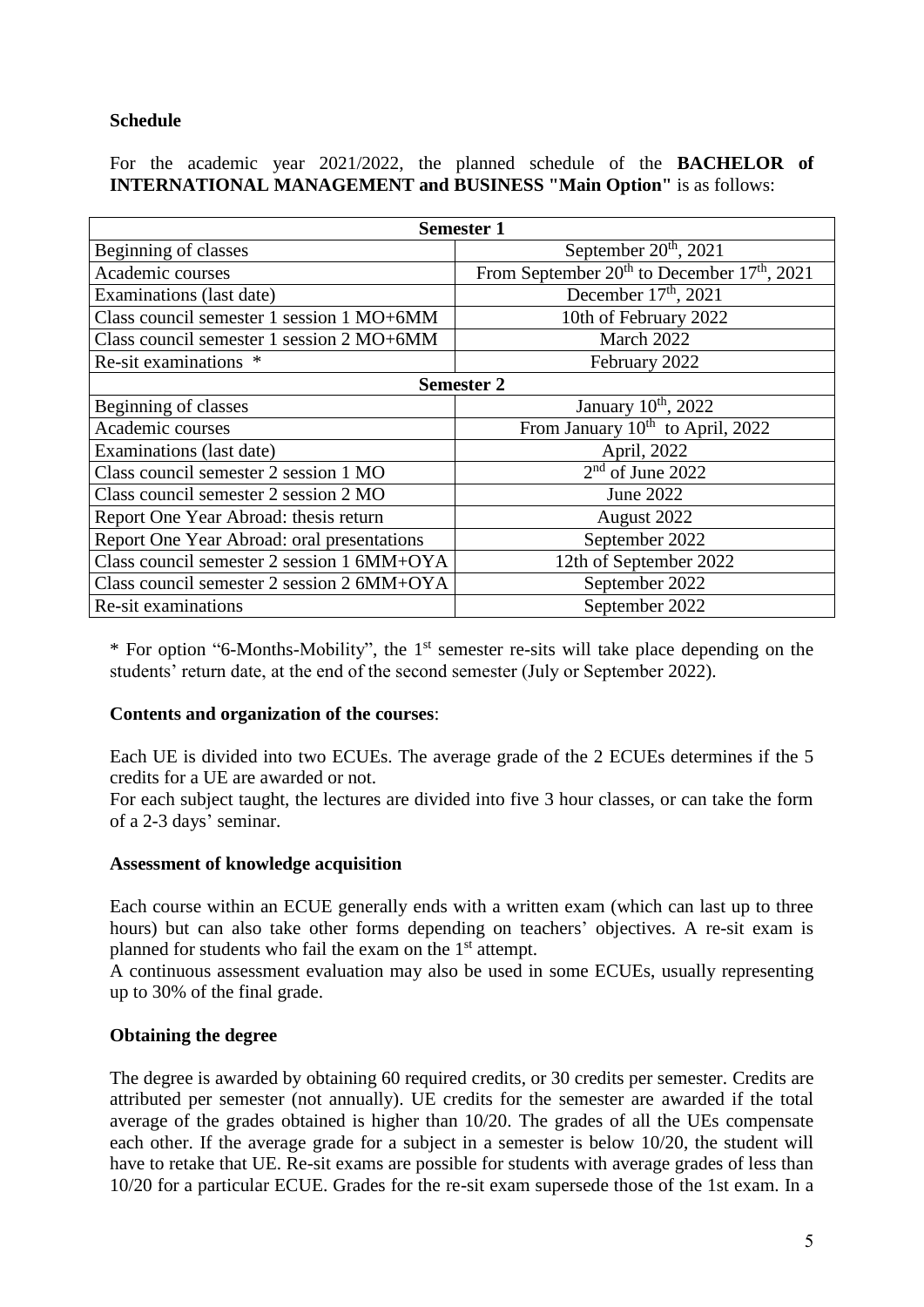re-sit situation, the student's continuous assessment grade can be used or not in calculating the final result, depending on the course lecturer's wishes.

# **Option 6-Month Mobility**

In option "6-Month Mobility", students, after having attended  $1<sup>st</sup>$  semester courses (UE) of the BIMB Main Option at IAE, can complete the  $2<sup>nd</sup>$  semester by obtaining their required credits at a foreign partner university of IAE.

The choices of destination and curriculum are made at the beginning of the  $1<sup>st</sup>$  semester: The BIMB program director will take the final decision about the student's destination, according to the requests of the student, their academic records and the places available in the partner universities.

Once the destination is known, students have to wait for receiving a letter of acceptance from their host university. Students must choose their courses from the offerings proposed by the partner university. Students are responsible for their choices which must be formalized in a contract called the **"learning agreement"** that must then be validated by the partner institution as well as the IAE teaching staff responsible for the degree. The selected courses must imperatively be associated with the field of business management and demonstrate a real interest for someone with "international" aspirations. The choice of **a language course** is allowed in the learning agreement but is limited to 20% of total courses (one course out of five).

The students must validate the 30 credits mentioned in their "learning agreement" at the partner university. They are also responsible for validation of these credits by the partner university and are subject to the specific rules (organization, schedules, etc.) of the institution concerned, in particular those which relate to possible re-sit exams. Due to the timing of the student's departure abroad for the  $2<sup>nd</sup>$  semester, re-sit exams, if necessary, for  $1<sup>st</sup>$  semester courses are usually deferred until the end of the 2<sup>nd</sup> semester (July or September) for these students.

# **Option One year abroad**

The French students who chose the option "One Year Abroad" will spend the whole year in a foreign university where they **must validate 55 out of the 60 credits** required for the BIMB.

First the student has to be admitted to the BIMB, then they will be asked to make their destination wishes. The BIMB program director will take the final decision about the student's destination, according to the requests of the student, their academic records and the places available in the partner universities.

Once the destination is known, students have to wait for receiving a letter of acceptance from their host university. Then students must choose their courses from the offerings proposed by the partner university. Students are responsible for their choices which must be formalized in a contract called "learning agreement" that must then be validated by the partner institution as well as the IAE teaching staff responsible for the BIMB. The selected courses must imperatively be associated with the field of business management and demonstrate a real interest for someone with "international" aspirations. The choice of a language course is allowed in the learning agreement but is limited to 20% of total courses (one course out of five).

Additionally, the student must write and orally defend a report in English on an issue of business management as it relates to the country where they studied during the school year. A grade equal to or higher than 10/20 for **this report and its oral defense will earn 5 additional credits**.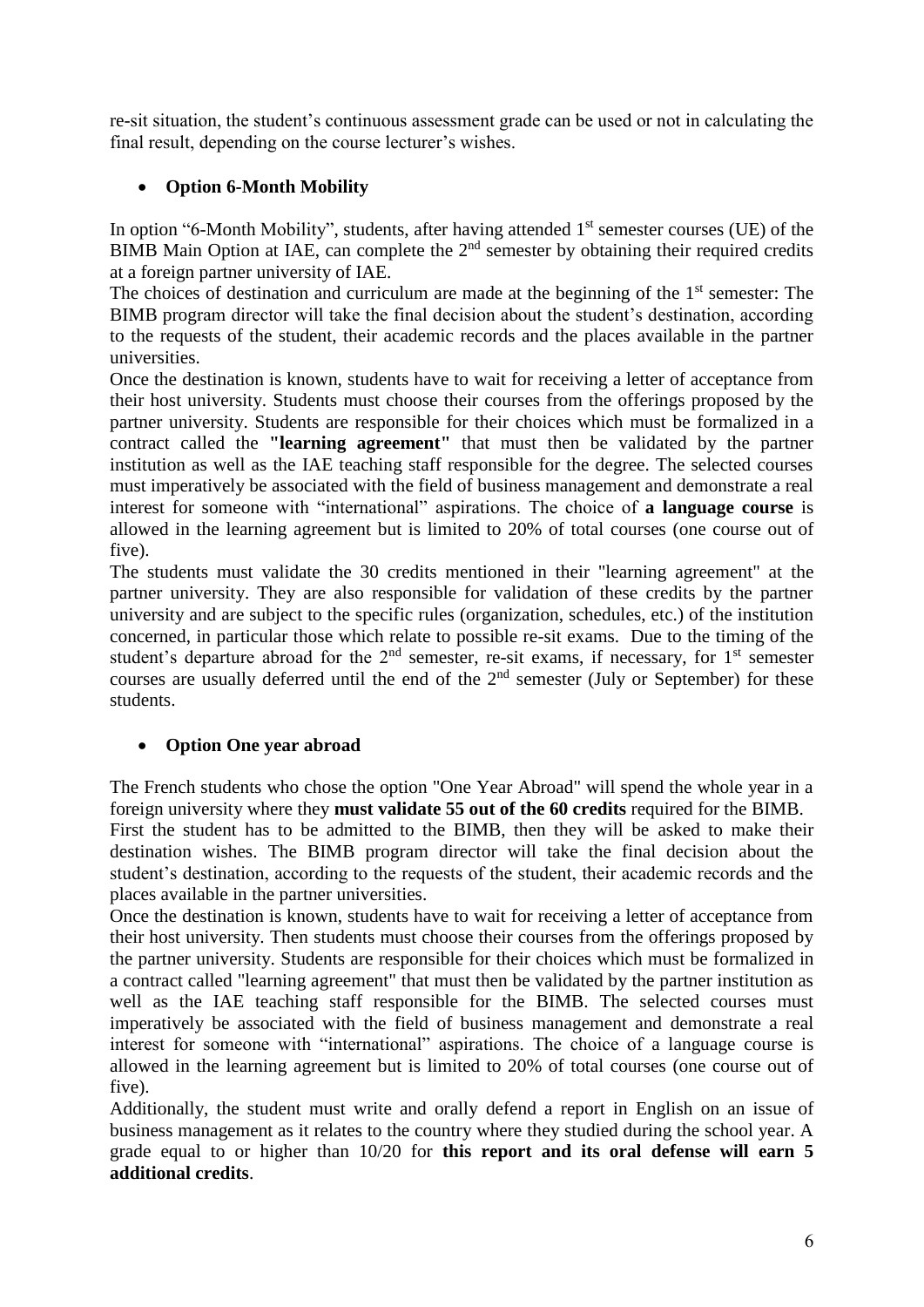The subjects studied abroad will be chosen at the beginning of the school year and must be approved by the program supervisor who signs the "learning agreement", which clearly defines the 2nd semester curriculum.

## **Professional immersion**

It is highly recommended that the students enrolled in the BIMB program integrate a professional immersion in a company or organization during the summer ending their academic year. This experience can be used as a basis for the final report subject definition.

## **Tuition Fees**

Tuition fees 2021-2022 for all options of the BACHELOR of INTERNATIONAL MANAGEMENT and BUSINESS (including administrative registration) =  $2257 \text{ } \in$ . Not included: CVEC (around 90€)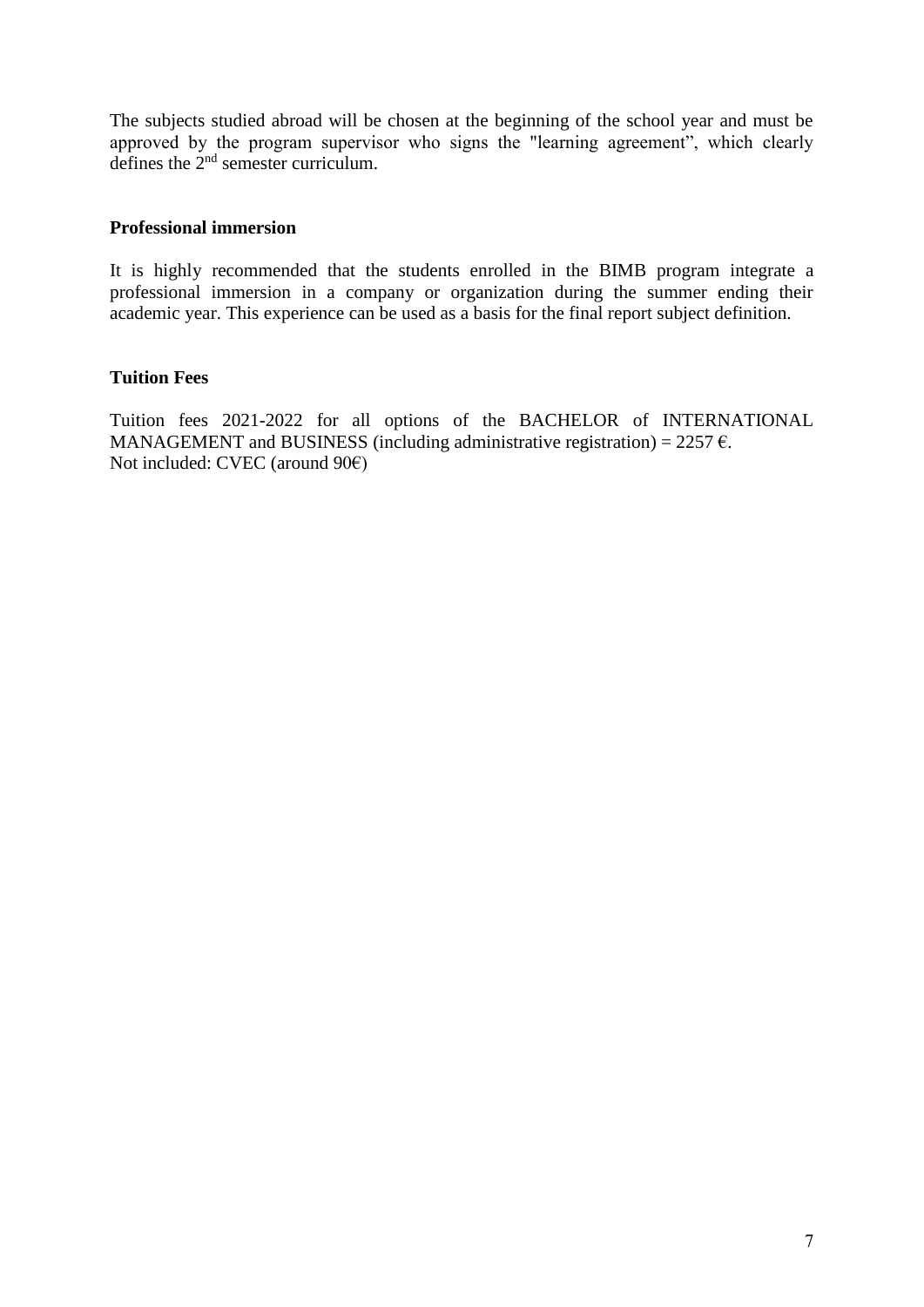# **Appendices**

# **Appendix 1:**

## **- CATALOGUE OF IAE COURSES - BIMB Main Option**

- 1) Strategic Marketing 2) International Marketing Mix 3) Psychosociology 4) Intercultural Management 5) Decision Psychology 6) Introduction to Finance and International Finance 7) World Economy 8) Export Strategy 9) International Negotiation 10) International Distribution & Sales 11) International Communication 12) International Entrepreneurship 13) European Economy 14) International Trade and Logistics 15) International Human Resources 16) International Law 17) Business Game
- 18) Foreign Languages (German/Spanish/FLE-French as a Foreign Language)
- 19) Professional integration/Report

Course titles are given for information only.

## **Appendix 2:**

## **The Report ("One Year Abroad" option)**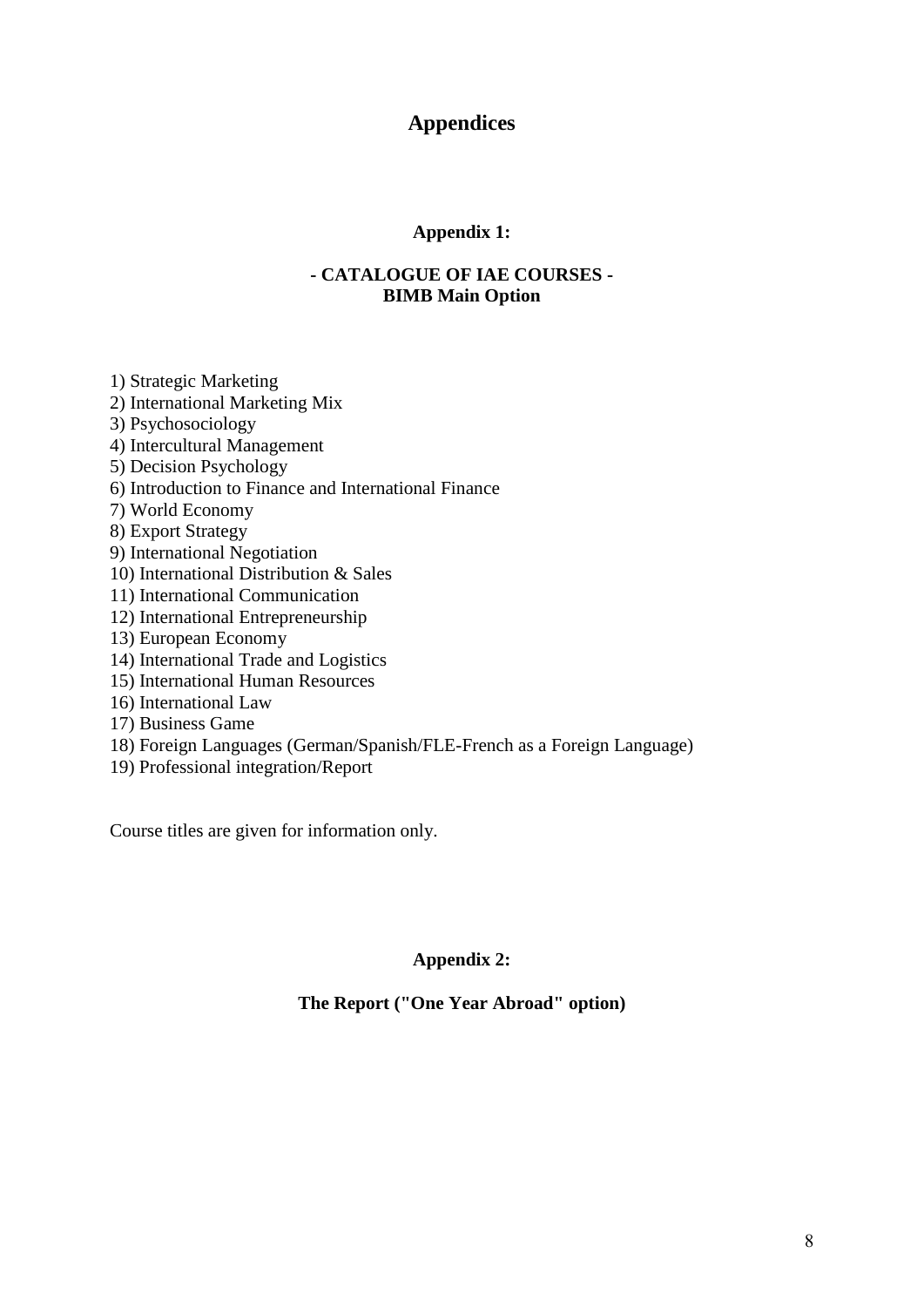# **1) STRATEGIC MARKETING**

## **LECTURER: Béatrice Siadoux-Martin**

## **Module Summary:**

The course examines the development and implementation of strategic marketing. It is based on a theorical presentation and a range of real life current and classical examples & cases to help participants improve their strategic marketing skills.

The course provides tools and analyze frameworks from which it is possible to identify and evaluate strategic marketing.

#### **Prerequisite:** no

#### **Module Aims:**

At the end of the course, the student will be able to ...

- acquire the tools and vocabulary specific to marketing diagnostics
- analyze the markets (market share, relative market share, competitors, etc.) and market segmentation (approach and segmentation criteria)
- set up a coherent strategic marketing (STP Process)
- identify the main tools that could be constituted operational marketing

#### **Core syllabus:**

The first module of the course, **What is Marketing Strategy?** focuses on the purpose and function of strategic marketing, its evolution and its relationship to competitive advantage.

The second module of the course, "**Market segmentation, targeting and positioning**", focuses on the understanding of the relationship between segmentation, targeting and positioning. More precisely,

- The definition of segmentation
- Factors Affecting the Feasibility of Segmentation
- The approaches to segmentation
- Segmentation Criteria
- Approaches to Segmenting Industrial
- Market targeting and Market coverage
- Product positioning

The third module of the course, "**Market analysis**" focuses on information and methods to analyze a market. More precisely,

- Dimension of market analysis (actual and potential)
- Indicators (market growth, etc.)
- Competition (nature, strategies about competitors, etc.)
- Customers and consumers

#### **Conclusion**

In this century, marketing has to evolve to face up to the new realities, brought about by changes in the environment (digitalization and sustainable consumption).

#### **Assessment:**

The course is assessed by different works: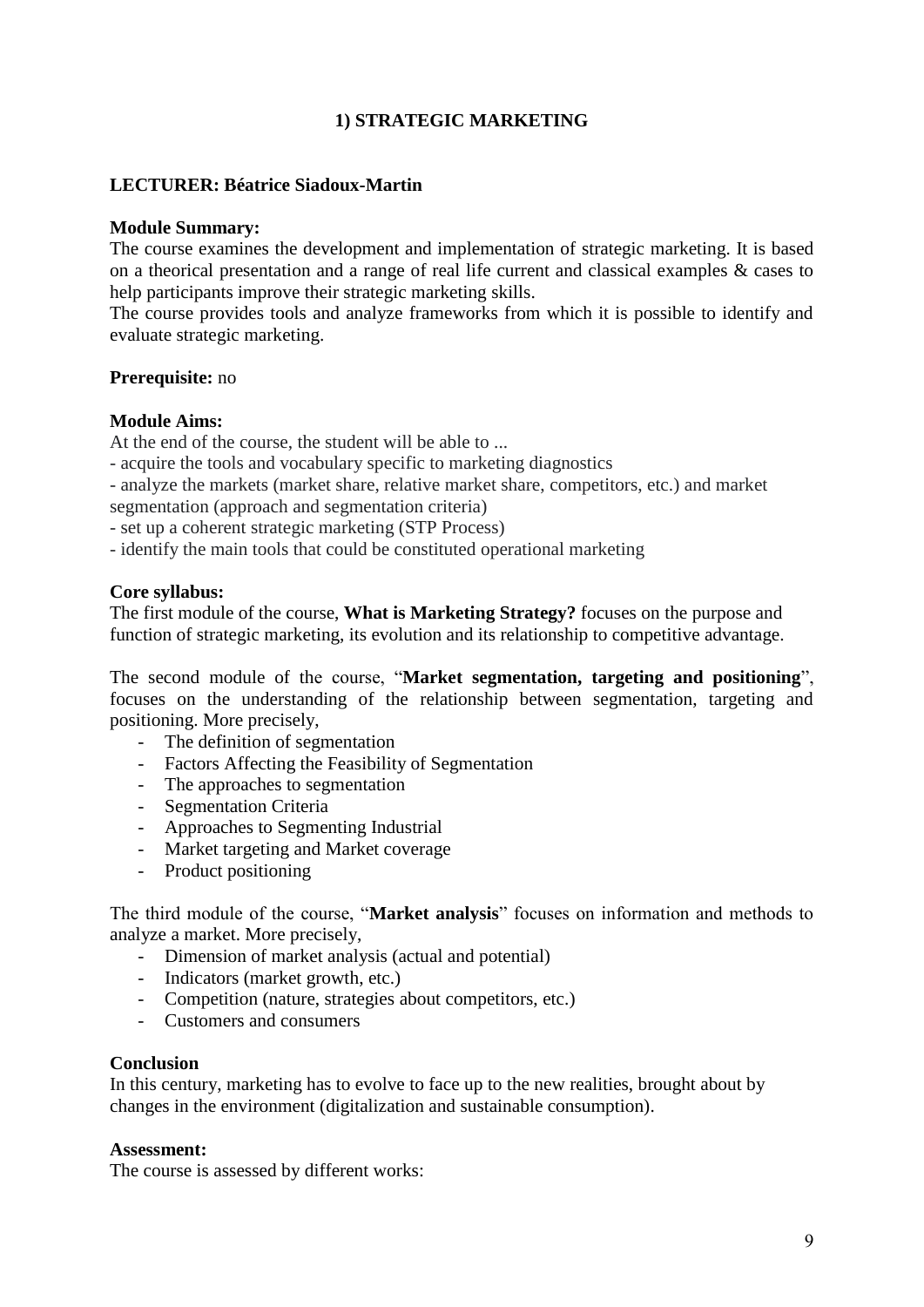- a final exam (this exam is closed book and there is no choice in the selection of questions to be answered)
- a two-pages presentation about a research article (individual work)
- a report about a case study (group work).

## **Readings and references:**

Lambin, J. J., & De Moerloose, C. (2016). *Marketing Stratégique et Opérationnel. La démarche marketing dans l'économie numérique*.

Drummond, G., & Ensor, J. (2006). *Introduction to marketing concepts*. Routledge.

McDonald, M. (2012). *Market segmentation: How to do it and how to profit from it*. John Wiley & Sons.

Wilson, R. M., & Gilligan, C. (2012). *Strategic marketing management*. Routledge.

(The three last books are available on [https://www.scholarvox.com\)](https://www.scholarvox.com/)

TheConversation

Recherche et Applications en Marketing, Décisions Marketing, Journal of Strategic Marketing, Journal of Business Research, etc.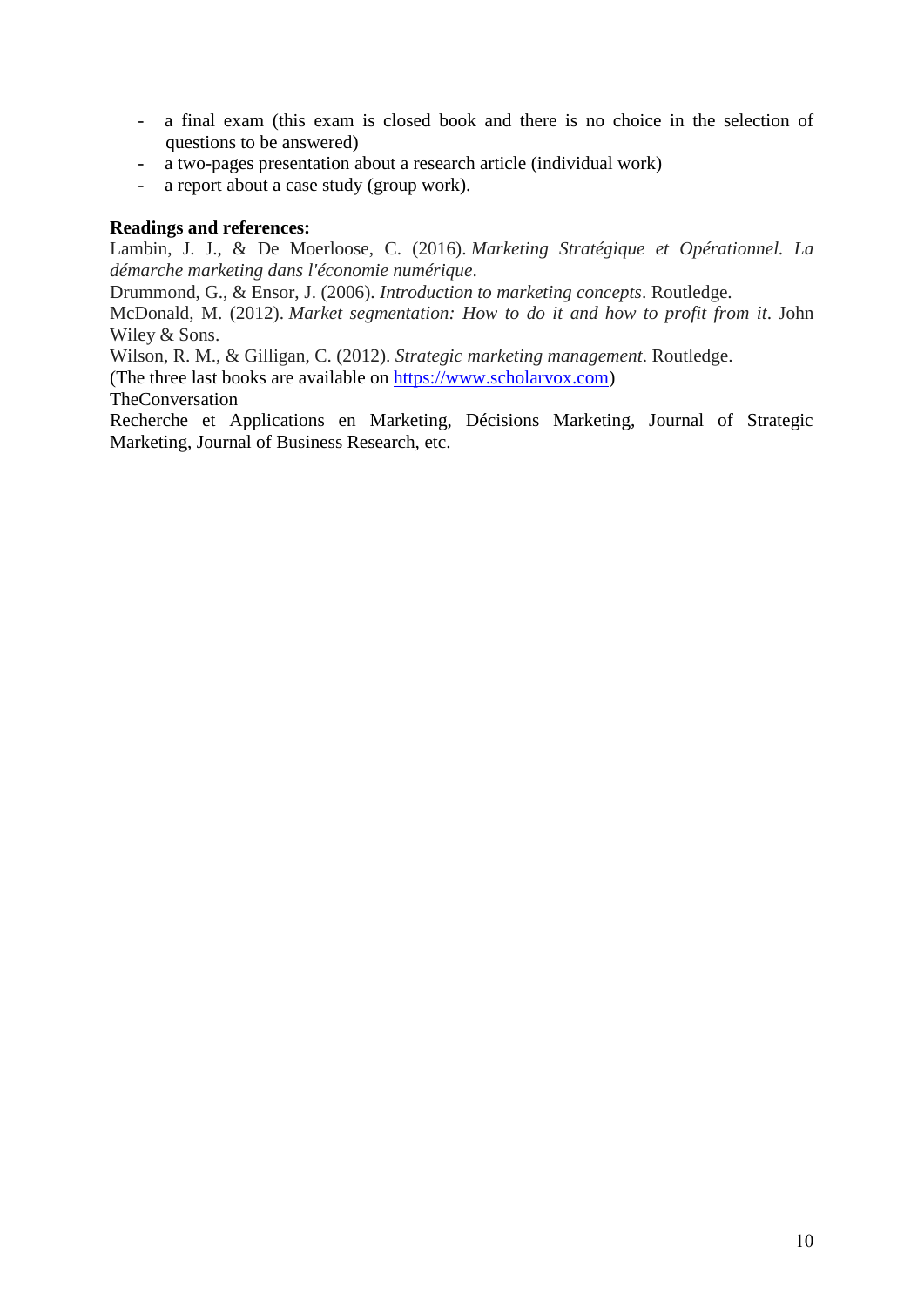# **2) INTERNATIONAL MARKETING MIX**

## **LECTURER: Gilles de Lanauze**

#### **Module Summary:**

This module focuses on the fundamental concepts of the marketing mix in international context. Product, price, marketing channels and promotion policies will be addressed successively.

## **Prerequisite:** no

## **Module Aims:**

- To provide students with an understanding of international marketing positioning and the specific issues related to the decision to adapt locally or standardize globally the marketing of the product/brand.
- To develop students' knowledge of the main concepts concerning the variables of the marketing mix (4 "P's") when considered on an international point of view.
- To develop students' practice when implementing launching decisions on new foreign markets.

## **Core syllabus:**

Session 1 : Introduction to International Marketing and positioning: general concepts, and their translation in international context

*International environment key factors*

*International marketing approaches*

- Session 2 : International marketing mix : the product *The fundamentals of the product strategy, Segmentation and positioning Product's Life cycle - The brand International product strategy: Standardization or adaptation*
- Session 3 : International marketing mix : the pricing *General factors conditioning the fixing of prices: Costs, Demand, Competition The implementation of the international price strategy*
- Session 4 : International marketing mix : the place and the new marketing channels *Distribution channels, definitions, typology, selection Ways of access to the foreign markets* 
	- *Management of the sales structures (Sales forces, Distributors)*
- Session 5 : International marketing mix : promotion and communication
	- *Communication policy (Copy strategy, Media planning) International specificities: Adaptation or standardization The other forms of international communication (Documents and tools, Public relations, Direct marketing, e-ad)*

## **Assessment:**

Individual and/or group homework, leading to a presentation in the class  $+$  final sitting examination.

## **Readings and references:**

*Svend Hollensen (2011), Global Marketing, Prentice Hall, 5th edition*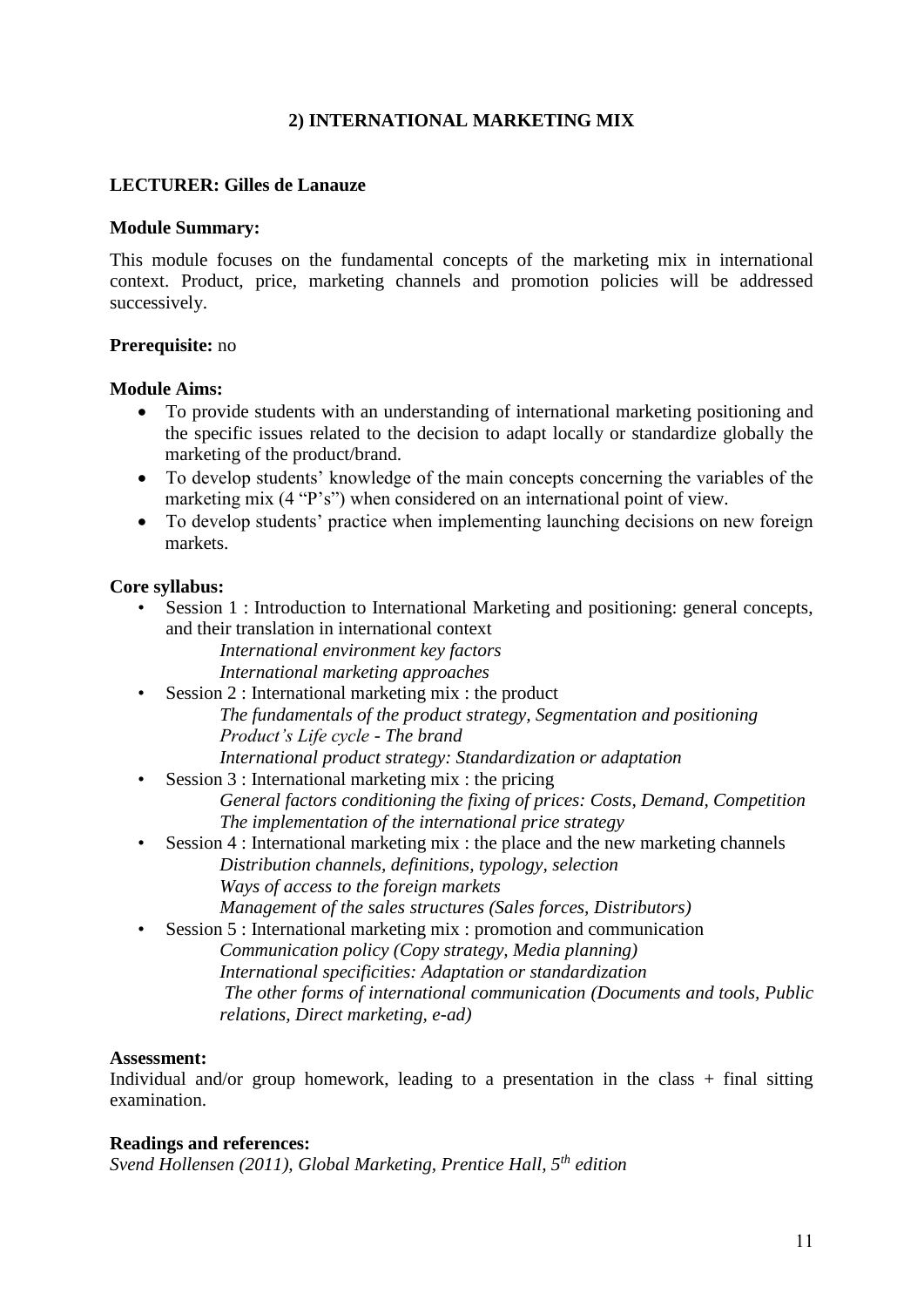# **3) PSYCHOSOCIOLOGY**

## **LECTURER: Max Barahona**

#### **Prerequisite:** none

#### **Module Summary:**

The course offers a basic understanding of how social psychology conceives human behavior, to apply some of its principles to solve real-world problems.

#### **Module aims:**

This course will provide an overview of some of the main theories and topics studied by social psychologists, including attitudes, aggression, authority, attachment and advertising.

#### **Core syllabus:**

Chapter 1: Biological system Chapter 2: Cognitive system Chapter 3: Personal and motivational systems Chapter 4: Interpersonal system Chapter 5: Group and cultural system Chapter 6: Critical perspectives

#### **Assessment:**

- 1. Assigned readings and team presentations
- 2. Case studies and in-class discussion
- 3. Participation and in-class behavior
- 4. Final Exam

## **Readings and references:**

Social Psychology: A General Reader, Arie Kruglanski & E. Tory Higgins (Eds.), Taylor & Francis, January, 2003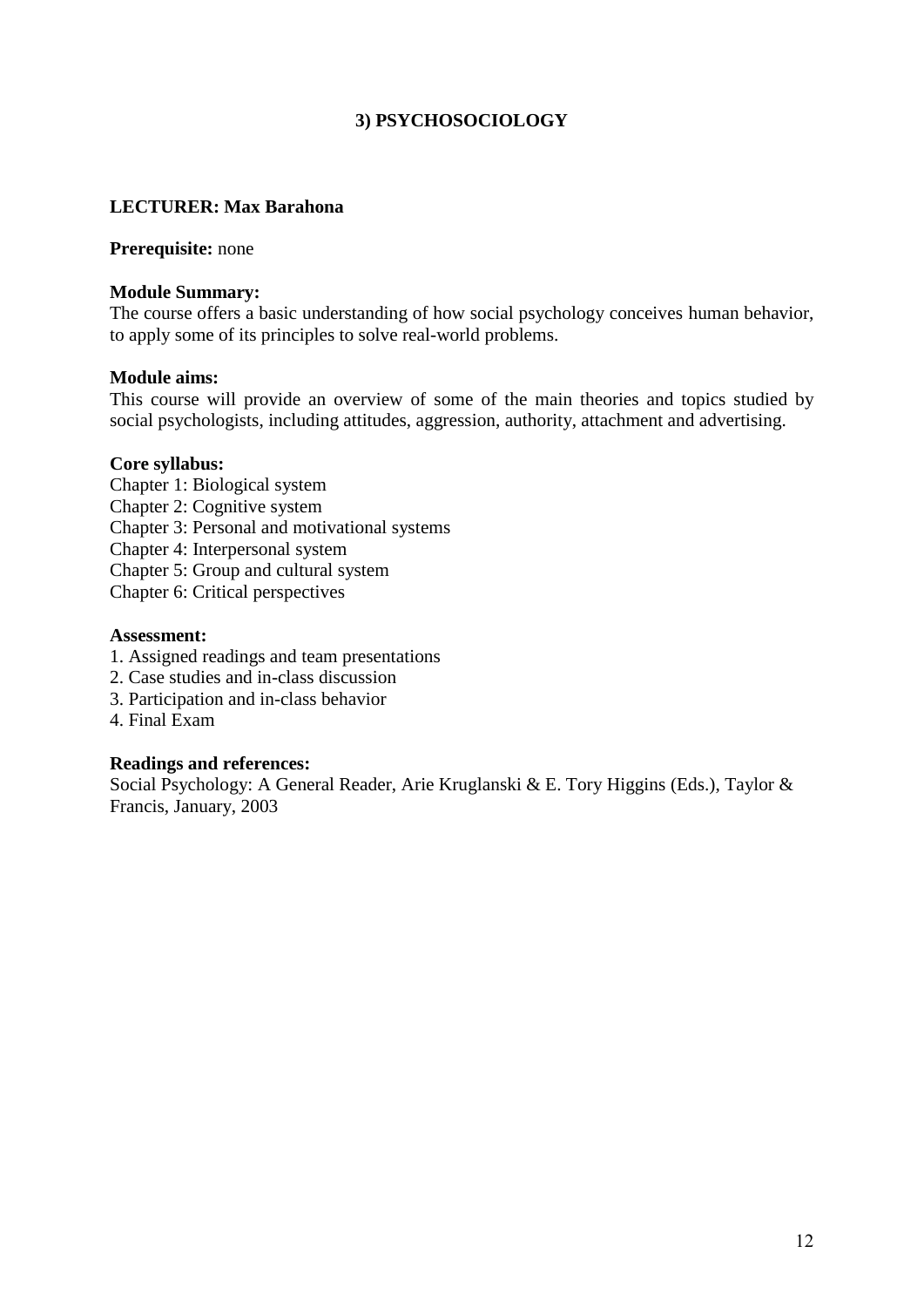# **4) INTERCULTURAL MANAGEMENT**

## **LECTURER: Victoria Orange-Sibra**

#### **Module Summary:**

This module focuses on the key issues to be considered for successful management in an intercultural environment. There is a particular focus on participants acting to raise their own awareness and develop their own intercultural competence.

## **Prerequisite:** no

#### **Module Aims:**

- To provide students with an understanding of key intercultural management concepts.
- To help students develop their own intercultural competence and critical intercultural awareness.
- To allow students to apply their acquired intercultural skills in intercultural management situations.

## **Core syllabus:**

- Session 1: Introduction to Intercultural Management *Key concepts and models What skills does a manager need in an intercultural environment? The latest work on IC Management*
- Session 2: The Effect of Culture on Trust *What is trust? Why is it important in management? How can managers adapt to different perceptions of trust?* • Session 3: Language and Communication Style
	- *Key points concerning language, verbal and non-verbal behavior for effective management*
	- *How does communication style affect management success?*
- Session 4: Motivation
	- *What is the meaning of work?*
	- *What motivates people and what is the effect of culture on motivation?*
- *How can an international company reconcile its needs with those of local staff?* • Session 5: Managing International Teams
	- *What are the strengths and weaknesses of international teams? What is the best way to manage these teams?*

#### **Assessment:**

Individual examination and contribution to any project that may be created.

## **Readings and references:**

International Management Fourth Edition, Richard Mead and Tim G. Andrews, 2010, Wiley International Management Managing Across Borders and Cultures, H. Deresky, 2011, Pearson

Managing Cultural Differences, Robert T. Moran, Philip R. Harris, Sarah V. Moran, 2011, **BH**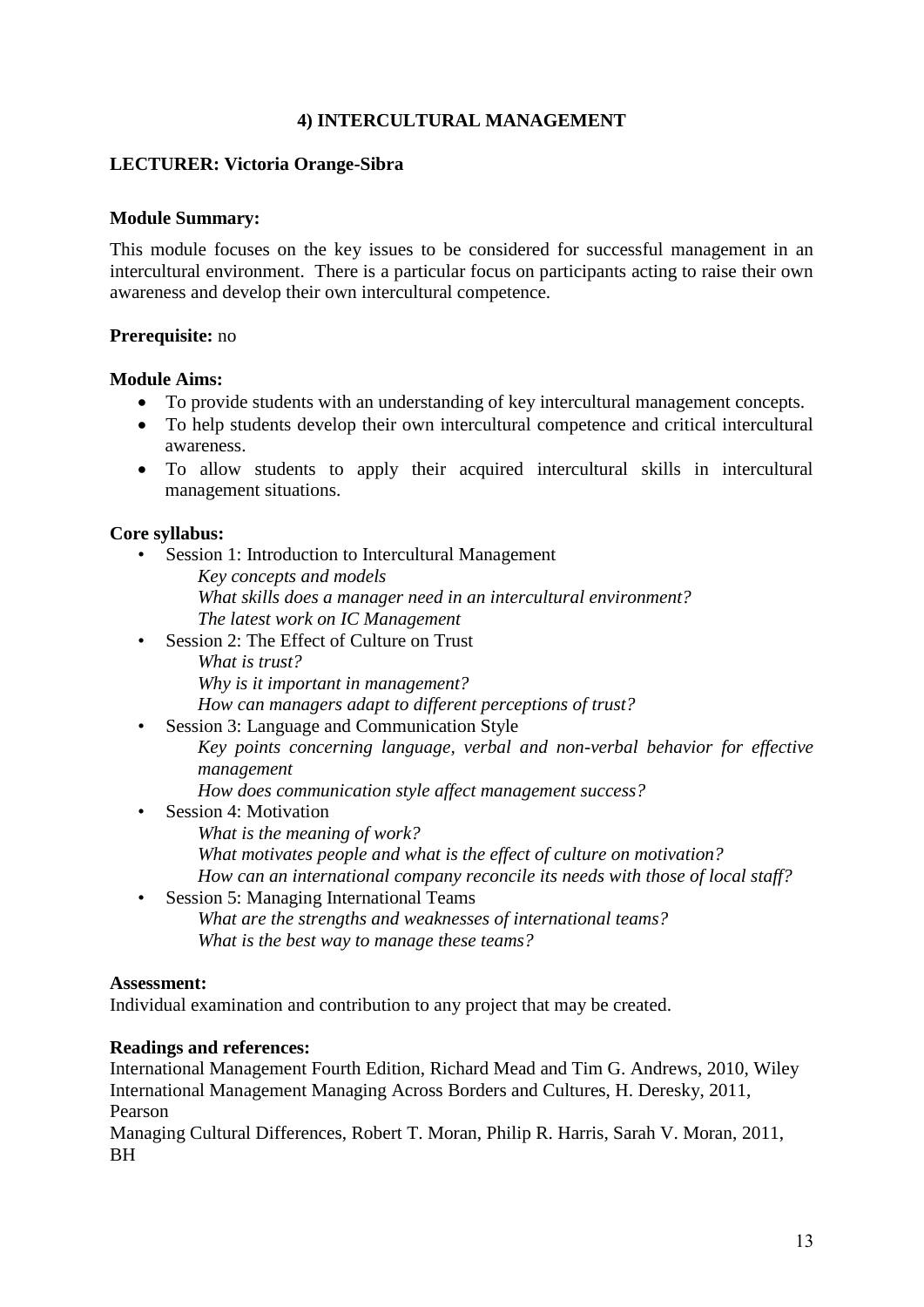# **5) DECISION PSYCHOLOGY**

## **LECTURER:**

## **Module Summary:**

This course provides a foundation in the area of judgment and decision making, mainly applied to management and finance.

## **Prerequisite:** no

## **Module Aims:**

The objective of the course is to present how cognitive limitations affect decision making, how the rational process in decision making is limited by cognitive biases. We first present the rational decision process and then introduce different cognitive biases and examine their impact on decision.

## **Core syllabus:**

## **Part 1: psychological aspects of decision making**

- Decision making process
- The impact of psychology
- Main concepts of psychology, personality traits and cognition

## **Part 2: Rational decision – The normative decision model**

- Probabilities and payout
- Utility maximization
- Behavioral assumptions: the homo economicus

## **Part 3: Bounded rationality – The descriptive decision model**

- Satisficing perspective
- Judgement heuristics

## **Part 4: Framing – How framing influences choices? How our mental processes affect how we frame decisions?**

- Perception of numbers and probabilities
- Perception of gains and losses

## **Part 5: Heuristics and biases – Systematic human errors in decision making**

- Heuristics (availability, representativeness, anchoring)
- Biases (overconfidence, optimism, illusion of control, self-attribution)

## **Assessment:**

- Group work (50%): Conception and analysis of an experimental decision-making situation ant the influence of cognitive biases
- Final written exam (50%)

## *Readings and oral presentations:* Several articles support the course, the list is given during the first course.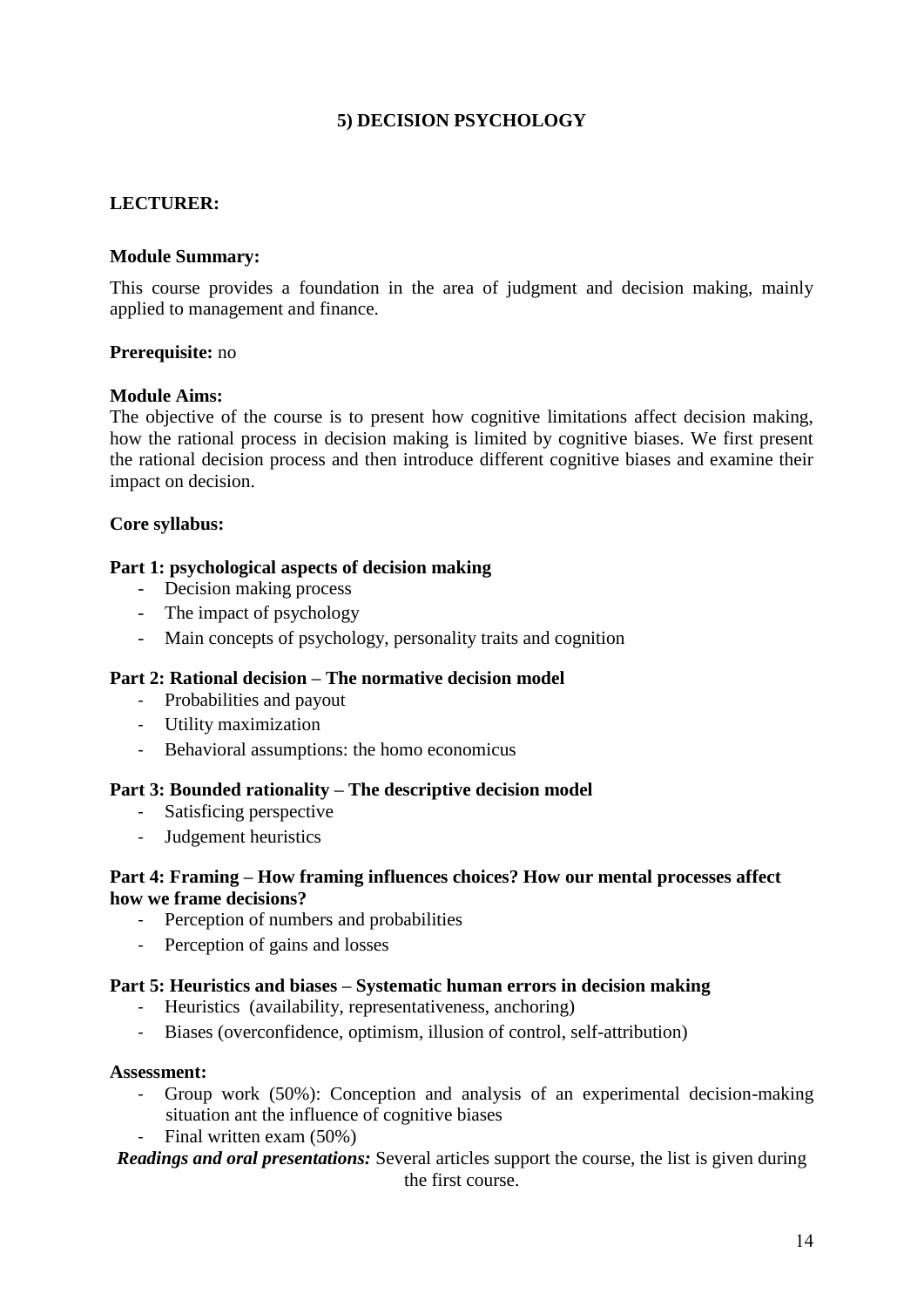# **6) INTRODUCTION TO FINANCE & INTERNATIONAL FINANCE**

## **LECTURER: Jessica BOSSEAUX**

#### **Module Summary:**

The core of corporate finance is the company and its life cycle. The focus is on the analysis of how the company finances itself, how it spends the money acquired, and what the sources of income derived from projects are.

In an objective of value maximization, companies raise capital for projects to generate positive outcome. Knowing the value of objects is critical for making decisions. The students will learn how to assess the value of projects to know their sustainability. The analysis of profitability includes an understanding of the tools, and processes that govern the daily life of the corporation. The lectures include the understanding of the firms' environment with the dynamics of financial markets.

#### **Prerequisite:** Basic competency in Excel

#### **Module Aims:**

- Gaining an understanding of time-honored financial concepts and rules, and how these can be applied to value firms, bonds, and stocks.
- How to value any asset
- Making decision concerning the projects to take for a company
- Computing value and return of projects
- Valuing bonds and stocks

## **Core syllabus:**

Introduction

Chapter 1: Basic concepts of financial theory

Chapter 2: Capital budgeting – determining the viability of a project

Chapter 3: Bonds – determining discount rate and based on level on risks

Chapter 4: Stocks – defining and calculating stock prices

#### **Assessment:**

| <b>Type</b>        | <b>Details</b>                                             | <b>Grade</b> |
|--------------------|------------------------------------------------------------|--------------|
| <b>Team work -</b> | In-class - Students have 25 minutes to do exercises and    | 50%          |
| <b>Exercices</b>   | send the results by email. They face real cases and try to |              |
|                    | make decisions                                             |              |
| <b>Individual</b>  | Final exam with questions about the lectures and making    | 50%          |
| assignment         | decision process.                                          |              |

#### **Readings and references:**

Introduction à la finance 2011, Casteras, Christophe, Editions Corroy

Analytical Corporate Finance, 2016, Corelli, Angelo, Springer Texts in Business and **Economics** 

Finance and accounting for nonfinancial managers, Sherman, Eliot H., 2011, American Management Association, third edition

Introduction to corporate finance, Wolfenzon, Daniel, Columbia Business School, Columbia University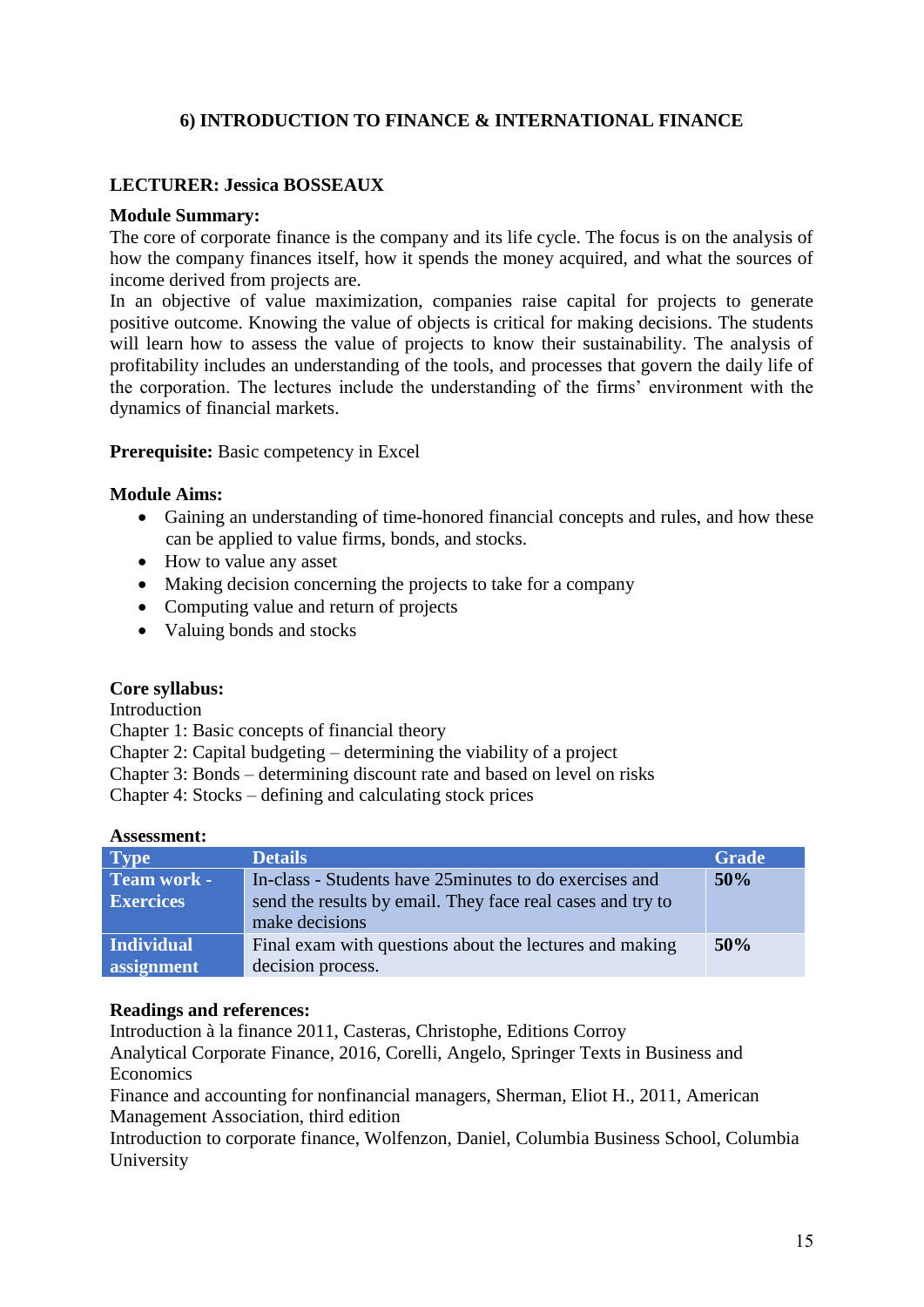## **7) WORLD ECONOMY**

#### **LECTURER: Okwudilichukwu Ejemba**

#### **Module Summary:**

This module focuses on the Global Economy dynamics, macroeconomic concepts, presentation and analysis of balance of payments, international comparisons and the exchange rates dynamics and exchange-rate risk management.

#### **Prerequisite**: no

#### **Module Aims:**

- To provide students with a clear understanding of Global Economy dynamics, the movements in the macroeconomic aggregates and the role of exchange rate markets.
- To develop students' knowledge with concepts like trade, international finance and hedging methods against exchange risk.

#### **Core syllabus:**

- 1. Session 1 : Introduction to International Economics
	- a. World Economy concepts Global Economy themes
	- b. Macroeconomic aggregates
- 2. Session 2 : Presentation of balance of payments
	- a. The balance of payments
	- b. Types of International transaction
	- c. Ethics in the global economy
- 3. Session 3 : International comparisons
	- a. Actors in global Economy and the International Monetary Fund
	- b. Analysis of different structures (Euro zone, United States, China)
- 4. Session 4 : Foreign exchange markets
	- a. Exchange rates concepts
	- b. Actors in the foreign exchange market
	- c. The effects of national currency depreciation and devaluation
- 5. Session 5 : Exchange-rate risk management
	- a. Volatility and risk
	- b. How to cover against exchange-risk?

#### **Assessment:**

- Group Course Work
- Group presentation
- Final sitting examination

#### **Readings and references:**

Paul Krugman - Maurice Obstfeld - Marc J. Melitz. International Economics: Theory and Policy, Pearson Education, Tenth Edition

- **1. Videos for World Economy**
- 2. IMF<https://edition.cnn.com/videos/world/2018/09/11/christine-lagarde-amanpour-imf.cnn>
- 3. Balance of Trade [https://www.banque-france.fr/en/statistics/balance-payments/balance](https://www.banque-france.fr/en/statistics/balance-payments/balance-payments-and-international-investment-position)[payments-and-international-investment-position](https://www.banque-france.fr/en/statistics/balance-payments/balance-payments-and-international-investment-position)
- 4. International Trade https://www.youtube.com/watch?v=M1g\_LNmO6Iw
- 5. Balance of Payment<https://www.youtube.com/watch?v=qgmTZJIk7VE>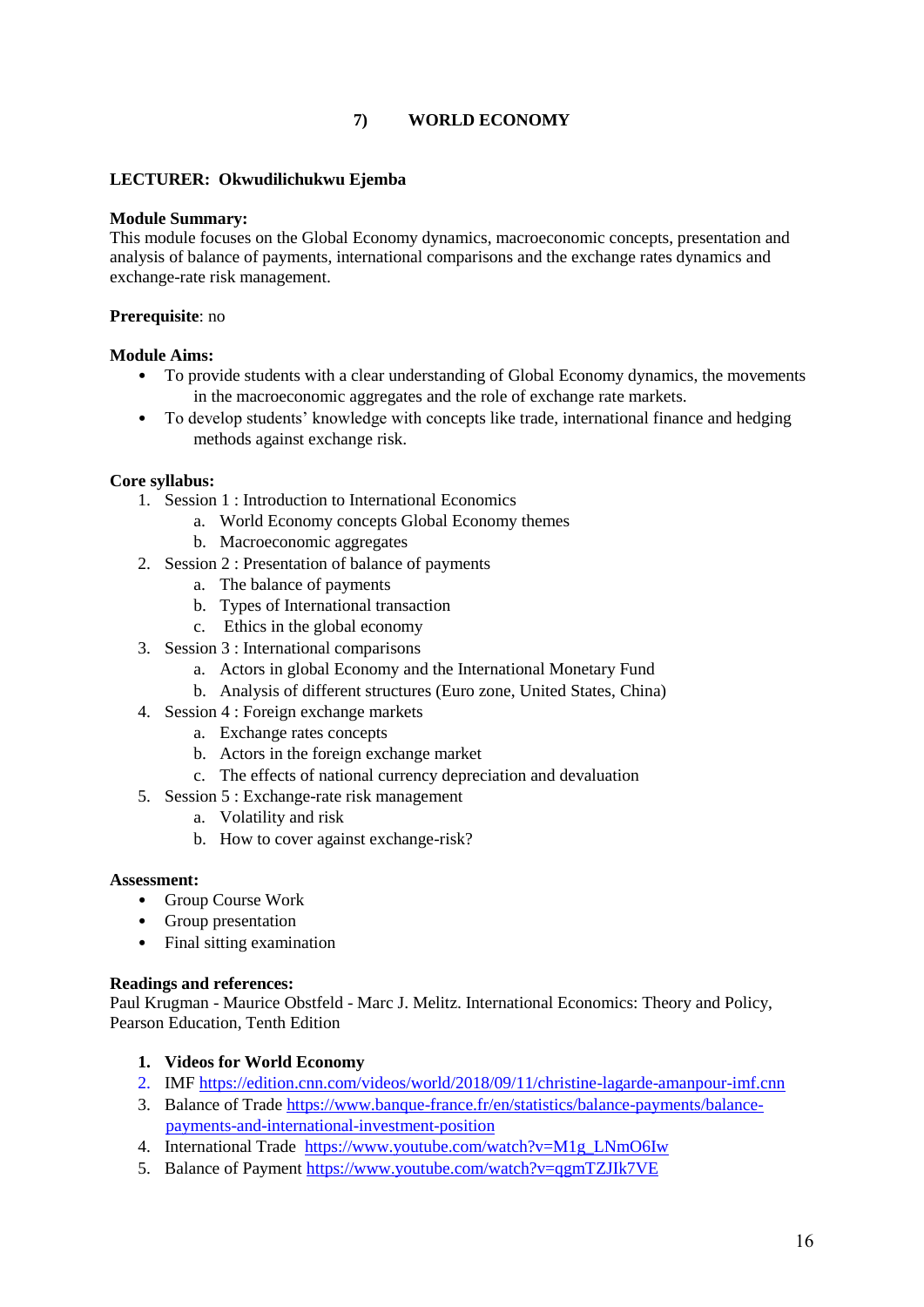## **Internet Searches**

- **1.** https://en.wikipedia.org/wiki/World\_economy
- 2. https://www.pwc.com/gx/en/issues/economy/global-economy-watch.html
- 3. What Are Key Macroeconomic Variables? by Helen Akers Updated June 28, 2018 <https://bizfluent.com/info-8180727-key-macroeconomic-variables.html>
- 4. <https://accountlearning.com/macro-economic-aggregates-and-policies/>
- 5. https://www.bbc.com/news/business-45661149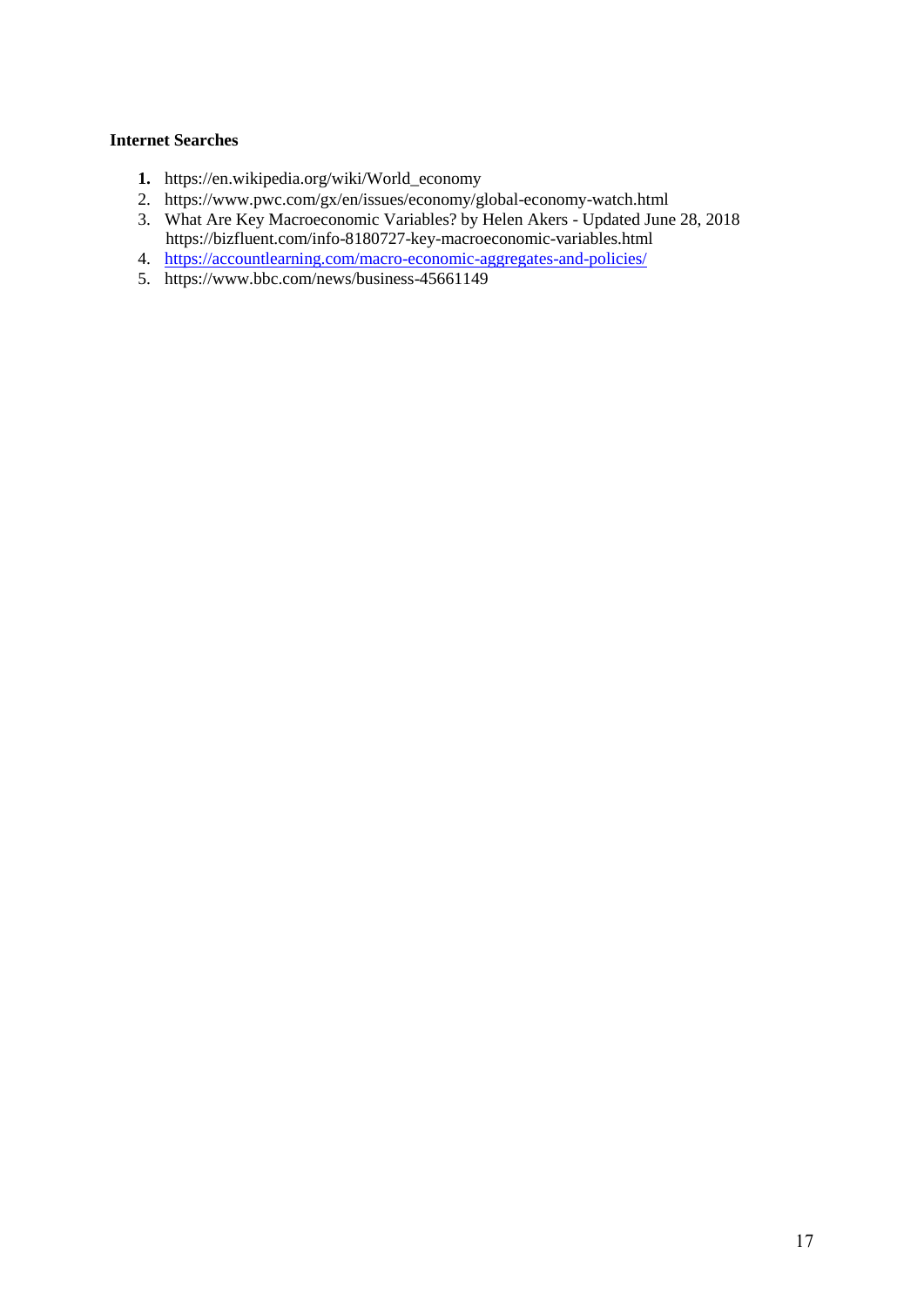# **8) EXPORT STRATEGY**

# **LECTURER:** Laurent Larroque

## **Module Summary:**

Export Strategy module is designed to provide comprehensive background knowledge, conceptual understanding, tools and strategies to help students make informed export marketing decisions

# **Prerequisite:**

Strategic and operating marketing notions

## **Module Aims:**

- Understand the different risks and benefits related to export
- Understand export process, from marketing to logistics
- Identify export marketing research methodologies and the international marketing environment
- Incorporate the marketing mix of product, price, place (distribution), and promotion in to your

strategies

• Assess the different modes of export market entries, selection criteria and the planning process.

## **Core syllabus:**

1. General Overview of marketing strategy. Value creation. Assessing your company's readiness

to export

2. Setting up a relevant marketing strategy : exploring the value chain through perceived value.

- 3. Opportunity and threats Exploring international entrymodes and partnering.
- 4. Drawing up you market plan, adapting it to the targeted country
- 5. International marketing plan : operating and coordination strategy
- 6. Case study presentations

## **Assessment:**

Written report on a real case study Oral presentation

## **Readings and references:**

- $\bullet$  Zou, S., & Kim, D. (2009). Export marketing strategy: Tactics and skills that work. Business Expert Press.
- Lainiotis G.I. (2018). Exporting From Failure To Success: Seven Steps To Creating An Export Strategy That Works, Kindle Edition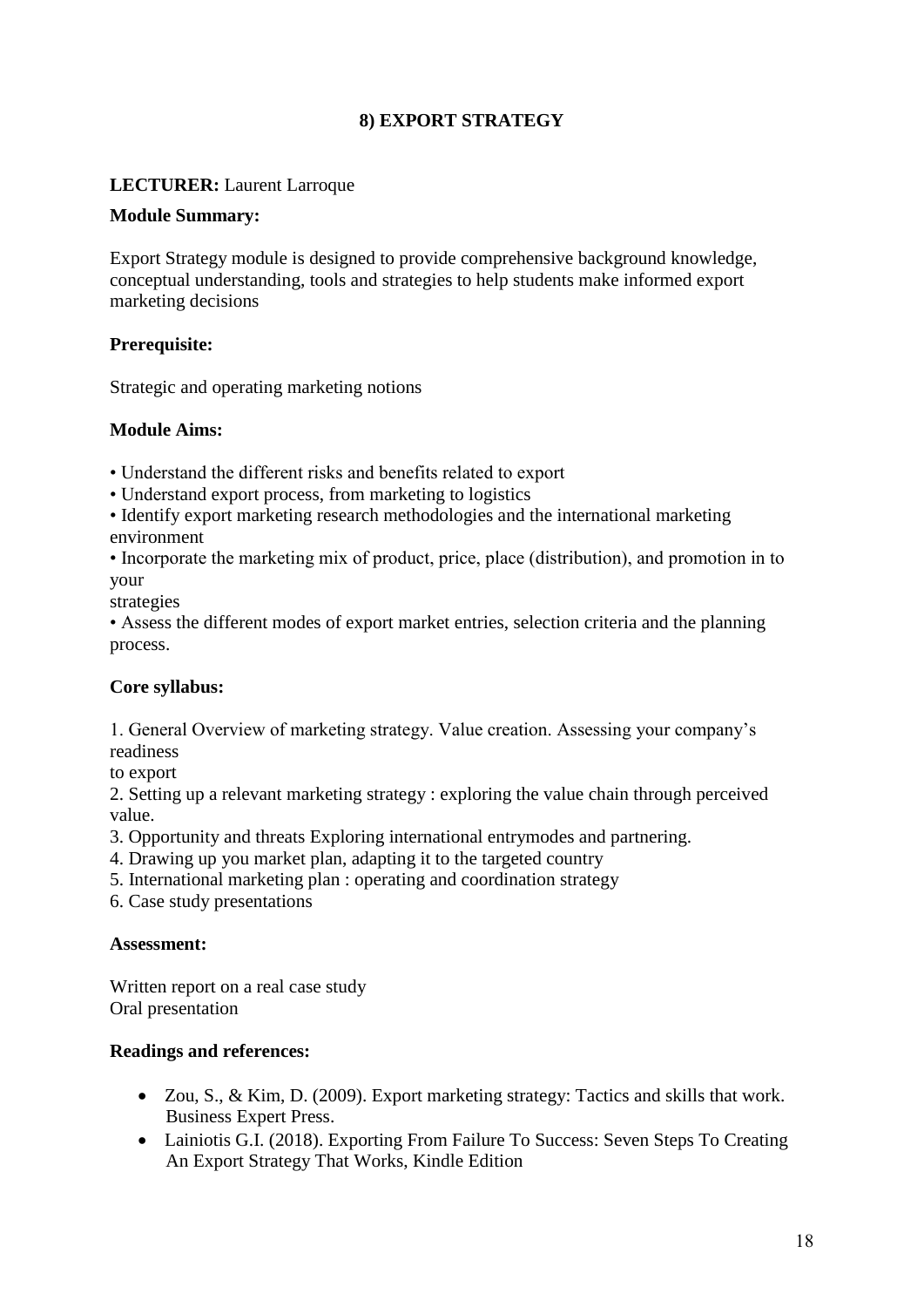# **9) INTERNATIONAL NEGOTIATION**

## **LECTURER: Séverine Bony**

**Module Summary**: This module focuses on the theoretical and practical aspects of International Negotiation. Main objective is to give student's tools to adapt and prepare their negotiations in a better way, adopt right attitude and handle any situation in an international environment.

## **Prerequisite:** good level of English

**Timing**: 5 sessions of 3 hours each + final exam Needs active participation of students in order to be interactive

## **Module Aims:**

• To understand the global and international context.

• To enable students to understand theoretical concepts of International Negotiation in order to be able to practice negotiation in everyday life and in business environment and understand the concepts behind theory.

• To develop students' awareness of cultural barriers in international business and to know how to lead international negotiations by taking into account intercultural differences in order to reach their goal without committing mistakes.

• To develop students' practice during effective negotiation exercises as well as exchange on live situations taken from my own experience abroad.

## **Core syllabus:**

 $\bullet$  International context & globalization

 Introduction and open discussion on students' expectations - experience in negotiation and international

- what are the areas involved in International Negotiation?

Definition and principles for a success in negotiation.

4 fundamental principles to reach a success in Negotiation (Ury and Fisher).

 Tools to increase your power at a negotiation table: BATNA (Best Alternative to a Negotiated Agreement).

How to understand cultural differences to succeed during a negotiation:

- Hall and Hofstede tools.
- Importance of time, space, language, religion in international Negotiation.
- How French people are perceived? How to negotiate with French?
- Live Negotiation scenarios (groups of 4 students 20mn) and case studies.

## **Readings and references:**

1) « Getting to yes » - Robert Fischer and William Ury - Penguin Books (1999)

2) « Dealing with different, diverse and difficult people » - Barbara Braunstein - Skillpath Pubns Inc (2004)

3) « The secret of successful negotiation » - Juliet Nierenberg & Irene S. Ross - Duncan Baird Publishers (2006)

4) « Trump-Style negotiation: powerful strategies and tactics for mastering every deal » - George H. Ross - John Wiley & Sons (2008)

5) « Bargaining for results » - John Winkler – Institute of Marketing (1982)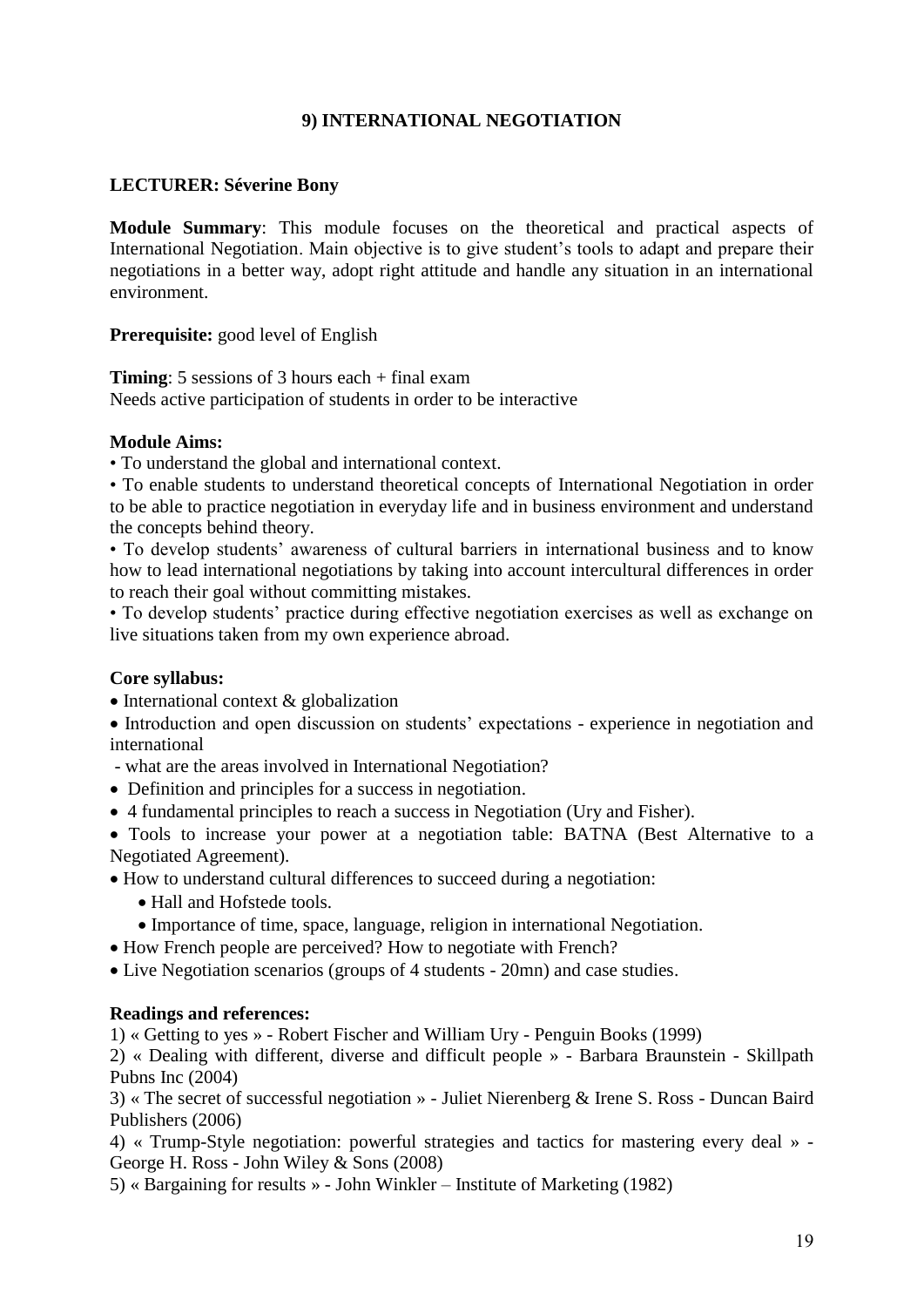6) « I win, you win: the essential guide to principled negotiation » - Carl Lyons - A & C Black (2007)

7) « La négociation de crise et la communication d'influence » - Laurent Combalbert - ESF Série Entreprise (2006)

8) « Le pouvoir de négocier: s'affronter sans violence » - François Délivré - Inter Edition (2004)

9) « Bien négocier » - Patrick Audebert - Eyrolles, Edition Organisation (2005)

10) « La négociation commerciale en pratique » - Patrick David – Editions d'Organisation (2002)

11) « Le négociateur stratège » - Lionel Bobot - Choiseul (2008)

12) « Mieux négocier » -Richard Bourelly - Eyrolles, Editions d'Organisation (2008)

13) « The art of war » - Sun Tzu – Oxford University Press (2002)

14) « Le prince » - Nicolas Machiavel – Le Livre de Poche (2000)

15) « De la guerre » - Carl von Clausewitz – Edition abrégée - Collection Rivages poche, Petite bibliothèque - Payot-Rivages (2006)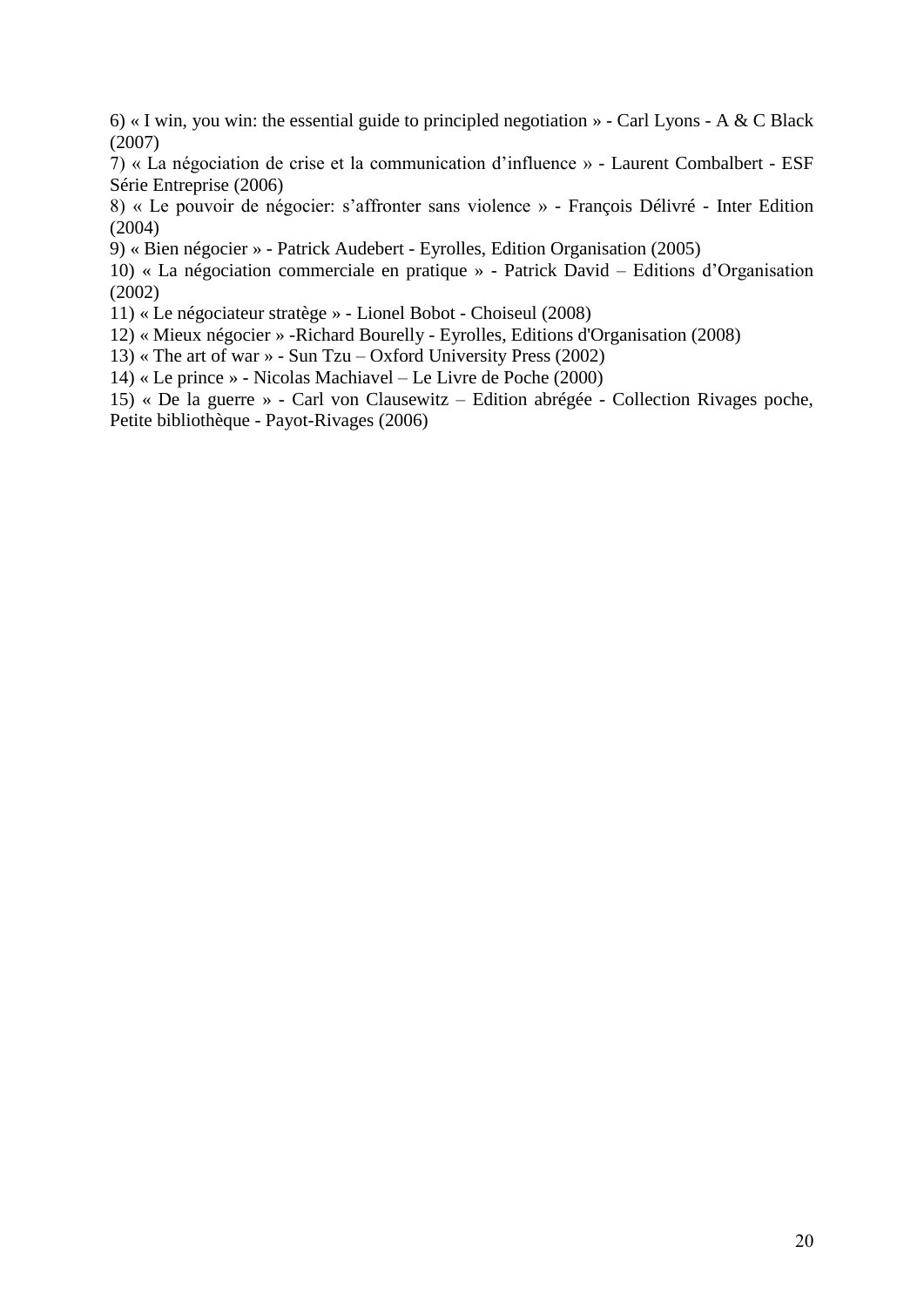# **10) INTERNATIONAL DISTRIBUTION & SALES**

## **LECTURER : Livia Dubos**

#### **Module Summary:**

The module focuses on the commercial aspects of the international distribution channels and practices and the international sales forces organization.

## **Prerequisite:** no

#### **Module Aims:**

- To provide students with an understanding of the various way to settle distribution channels when implementing an international marketing strategy.
- To review the fundamental factors and conditions when choosing the best way to ensure a commercial presence on a foreign market.
- To provide knowledge concerning international retailing in terms of structures, actors, practices and control and some specific forms such as franchising.
- To focus on the new distant way to reach a foreign market through direct marketing and commercial websites.

## **Core syllabus:**

The broached topics are:

- Distribution strategy
- Marketing channels
- Intermediaries
- International sales force
- Motivation and control of a sales force
- Retail formats
- Internationalization of retailing
- Retail strategy
- M-commerce and E-commerce

## **Assessment:**

Oral presentations on a case study

## **Readings and references:**

*Barry R. Berman, Joel R. Evans (2013), Retail management: A strategic approach, Pearson, 12th edition Svend Hollensen (2011), Global Marketing, Prentice Hall, 5th edition*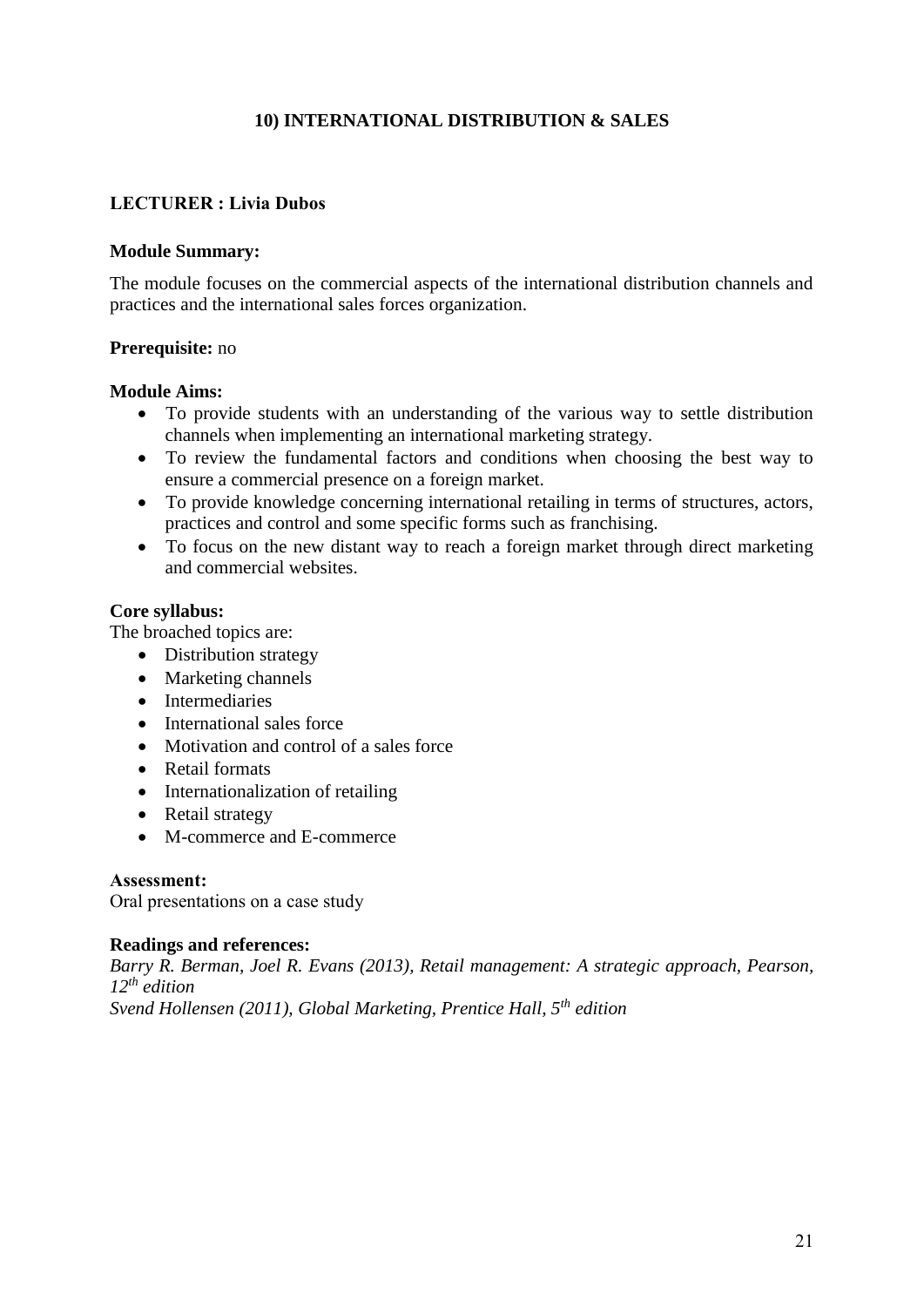# **11) INTERNATIONAL COMMUNICATION**

# **LECTURER**: Aurélien FERRIE

## **Module Summary:**

This module aims to provide students with a framework to understand the challenge of communication in intercultural contexts, especially for global projects involving multiple markets.

Session 1 – 3h – Understanding the key challenge of international communication

- Culture and communication
- Language: the only barrier of international communication?
- How to deal with hidden values and norms?
- Skills for international communication

Session 2&3 – 6h - Mapping intercultural communication challenges

- Case Study
- Anticipate key international communication challenges
- Key cultural scales which impact communication

Session 4 – 3h – Analysing and acting on how to communicate better

Group evaluation and discussion

Session 5 – 3h – Global projects: communicate efficiently with a multi-cultural group

- Communication for international project management
- Key challenges
- Local resources management

Session 6 – Communication for global brand and companies

- Which are the key challenges of international communication for a brand?
- Localizing your communication
- International Crisis Management
- Case Study Crisis communication in China

**Assessment**: Case studies and participation during the class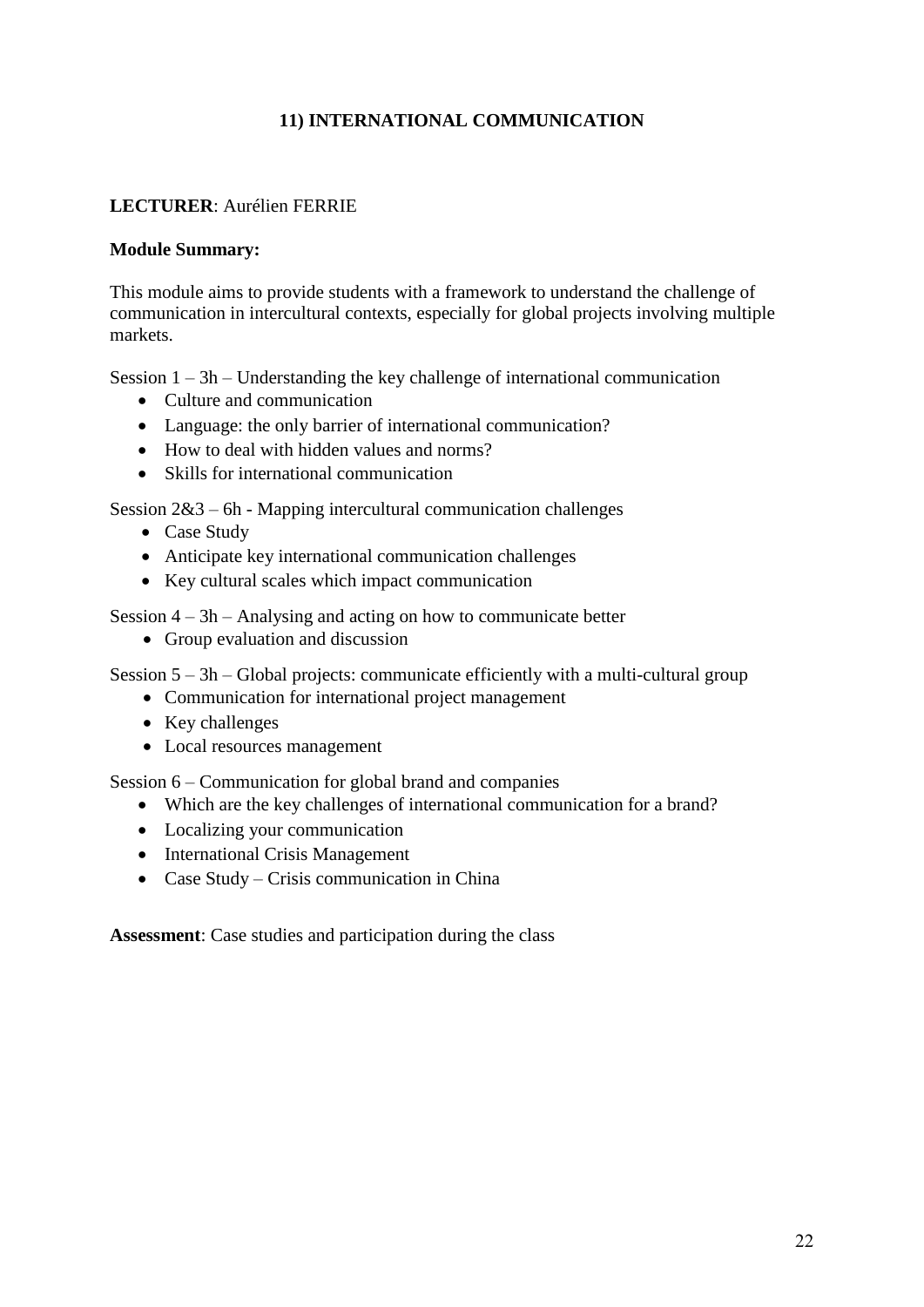# **12) INTERNATIONAL ENTREPRENEURSHIP**

## **LECTURER:** Okwudilichukwu Ejemba

#### **Module Summary:**

If we agree that the entrepreneurial bug is the cornerstone of creating a business, there are a few basic rules that need to be followed, the major purpose of this course is to facilitate the students to think outside the box and nurtures unconventional talents and skills encouraging creativity.

## **Prerequisite:** no

## **Module Aims:**

• To explain what entrepreneurship is all about and what it takes to be an entrepreneur.

• To develop students' knowledge of the main framework that needs to be followed to develop an international business.

• To develop students' practice through case studies

## **Core syllabus:**

- **1. Session 1 : The basic qualities needed to be an entrepreneur and what it takes to be one of them, selecting the right approach to international markets**
	- a. Basic qualities
	- b. Entrepreneurship: what does it include?
	- c. Cross-cultural aspects to be taken into consideration
	- d. Gathering Intelligence from abroad
	- e. Case studies

## **2. Session 2 : Making the decision to go abroad**

- a. Internal audit
	- i. Do I have the people?
	- ii. Do I have the funds?
	- iii. Do I have the products or services, are they patented?
	- iv. Do I have the internal organization to support the project?
	- v. Will I reach interesting sales levels to generate economies of scale?
- b. External audit
	- i. Are there market opportunities?
	- ii. Do I have government support?
	- iii. What is the competition?
	- iv. What logistics is needed? …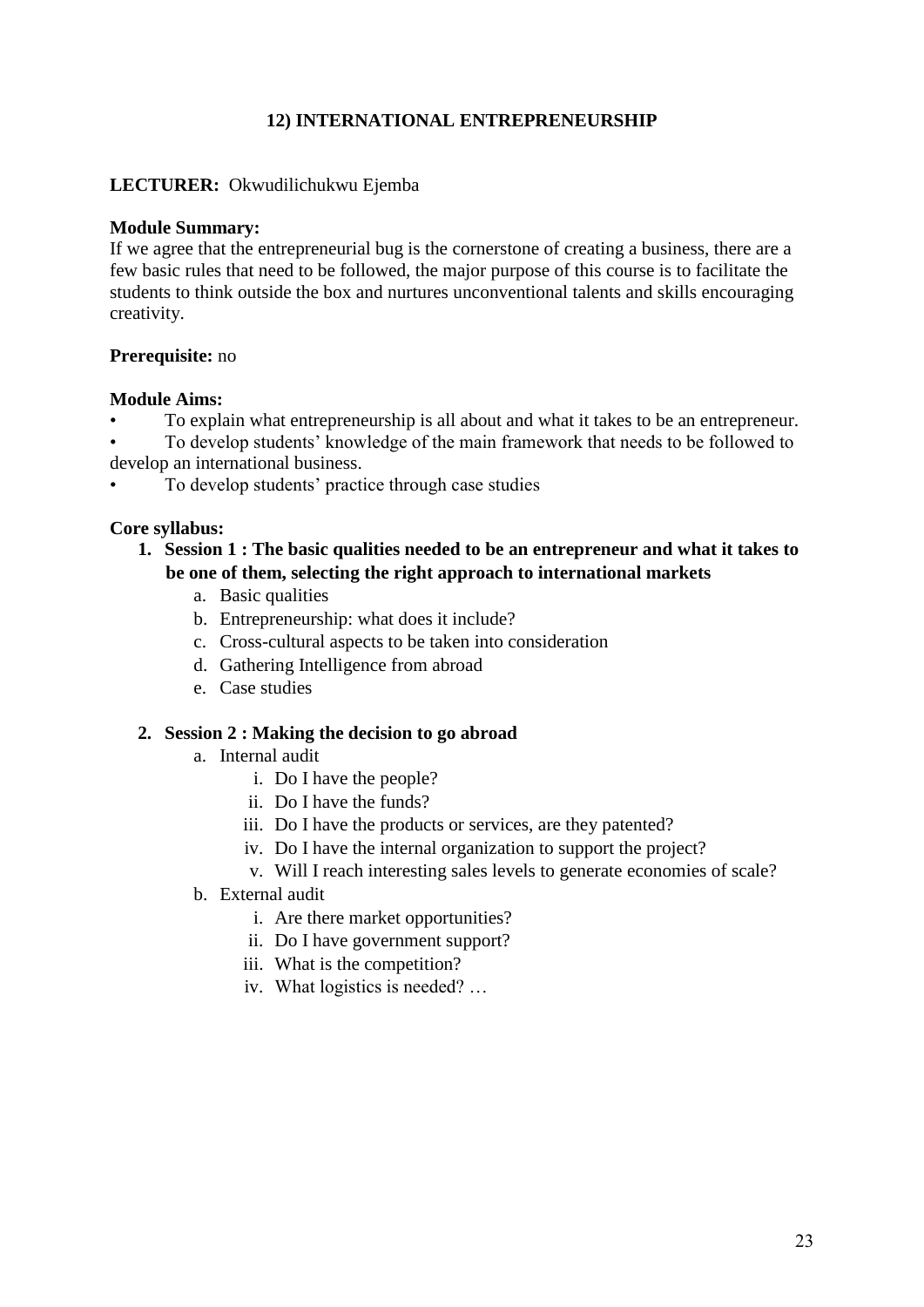# **13) EUROPEAN ECONOMY**

# **LECTURER: Jessica BOSSEAUX**

## **Module Summary:**

This module focuses on the macroeconomic organization of Eurozone mainly, even if some comparisons are made with other countries outside the region.

## **Prerequisite:** no

## **Module Aims:**

- To provide students with an understanding of the main institutions in Europe, the organization of monetary and fiscal policies.
- To improve students' knowledge about the role of central banks, the dynamics of public debt, the management of financial crisis in Europe.

## **Core syllabus:**

- Session 1: The European Union and the Eurozone
	- *Main Institutions History of Europe since European Coal and Steel Community Comparisons of macroeconomic aggregates inside European Union*
- Session 2: Monetary Policy in Eurozone *A single monetary policy: role, goal and independence of ECB Advantages and disadvantages of inflation The instruments of ECB*
- Session 3: Financial Crisis in Eurozone *Management of financial crisis by ECB, Key statistics: the impact of financial*

*crisis*

• Session 4: Public Finance in Eurozone *The transmission mechanisms of monetary policy*

> *Key definitions: public balance and public debt How to measure trends of fiscal policy?*

• Session 5:

*Presentation of public debt dynamics The Growth and Stability Pact; the Golden Rule*

## **Assessment**:

- 1. Group Assessment
	- a. Group presentation on one of the topical areas 10%
	- b. Group Presentation on European Economy 30%
- 2. Individual Assessment
	- a. Multiple Question Exams 30%
	- b. Theory Exam 30%

## **Readings and references:**

*Michael Burda and Charles Wyplosz: A European Text (2009), Oxford University Press, 5th edition*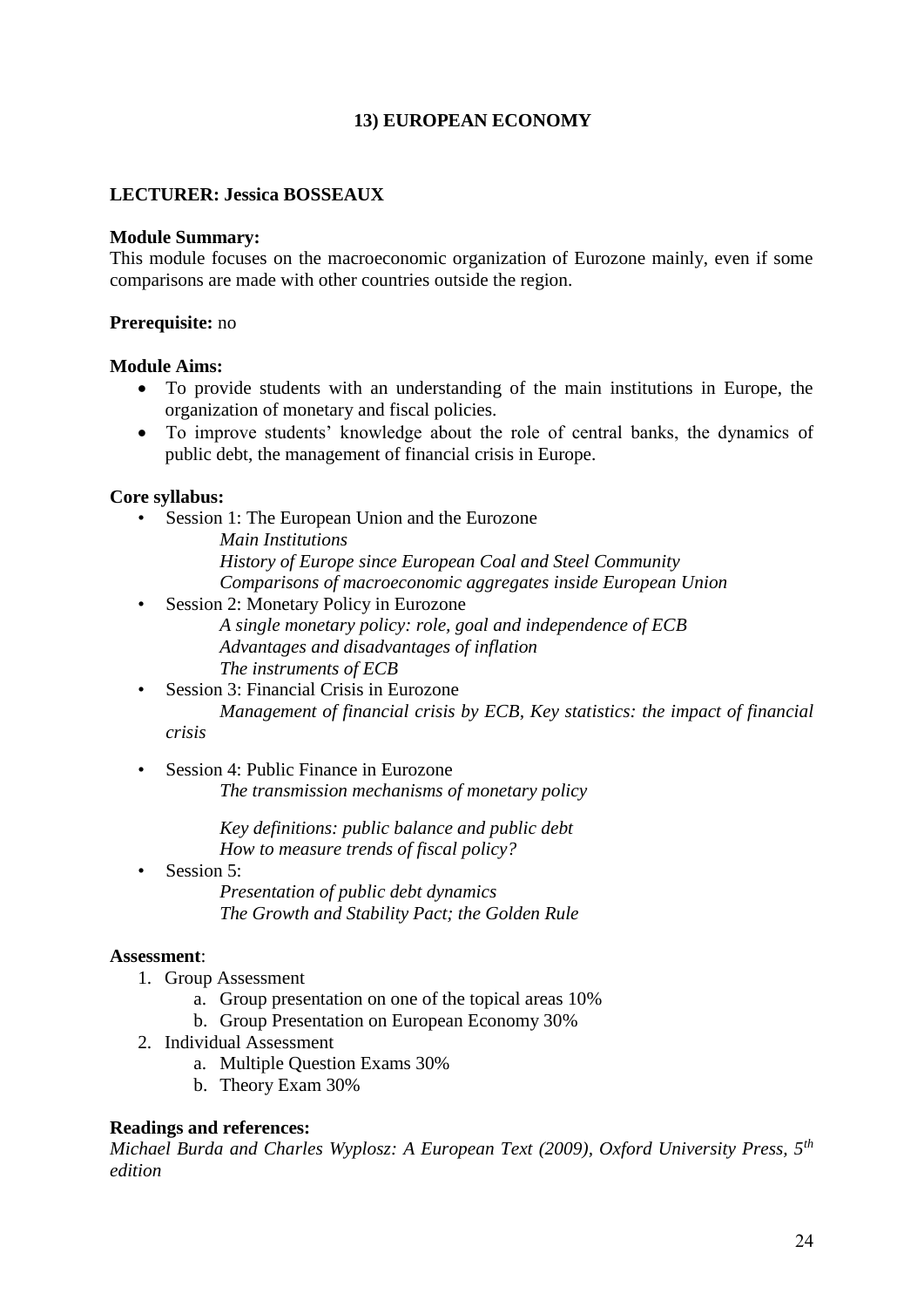# **14) INTERNATIONAL TRADE & LOGISTICS**

# **LECTURER: Corinne BURILLE**

## **Module Summary:**

Logistics and supply chain management is a critical area for gaining cutting competitive edge in intense competitive world. Effective and efficient supply chain management involves seamless integration of supplier, focal organization and customer for seamless flow of material/finished goods, funds and information.

Learners will be exposed to various activities of supply chain management using real case illustration from current economic situation.

Learners will learn main principles of logistic in order to understand key concept and will apply some concept using analysis or calculation method to take most efficient and effective decisions.

## **Prerequisite: no**

## **Module Aims:**

This course is designed to provide basis knowledge of the overall function of the supply chain management. With a view to develop these skills, along the classes, examples will be taken from different Industrial sector to illustrate the economics principles and challenges. Around 20% of time class will be devoted to discuss situations, using study cases, QCM, or practicing exercise to apply various logistics principles presented.

## **Core syllabus:**

Module 1 (4 hours): Introduction to international Trades, Logistics, SCM

Section 1: Main concept (International trade, logistic, SCM, Evolution of SCM, SCOR Model & Type of production)

Section 2: SCM Challenges (Challenges factors, Business strategy plan, Business process transformation, Future of SCM )

□ Real Case illustration, Study and discussion : Video: International Trade and logistic (3mn), Digital economie with IA – Watson.(3mn )

Module 2 (2 hours): Planning Management principles and ERP

Section 1: Production resource management ( MRP method evolution, MRP2 logic & data, Strategic plan, S&OP, MPS, MRP, Shop floor control ). Exercice on MRP calculation (part A).

Section 2: Demand management overview ( Demand forecast, models to predict )

Section 3: Distribution resource planning (principles of DRP, Techniques, management).

Module 3 (3 hours) : Supply chain execution ( Distribution, JIT, Stock management )

Section 1 : Distribution Strategies (design network, Channel selection, Warehouse management, transport management, decoupling point, out-sourcing )

Section 2 : Just in time : (historic, Kanban, pull method, lot size reduction, impacts on procurement management )

Section 3 : Stock management (Stock classification and cost, quantity economic calculation and replesnishment method )

Module 4 (2 hours ): Procurement Management

Section 1 : Procurement introduction and concept evolution.

Section 2 : Type of product and implication for procurement management

Section 3 : Supplier Relationship Management and Challanges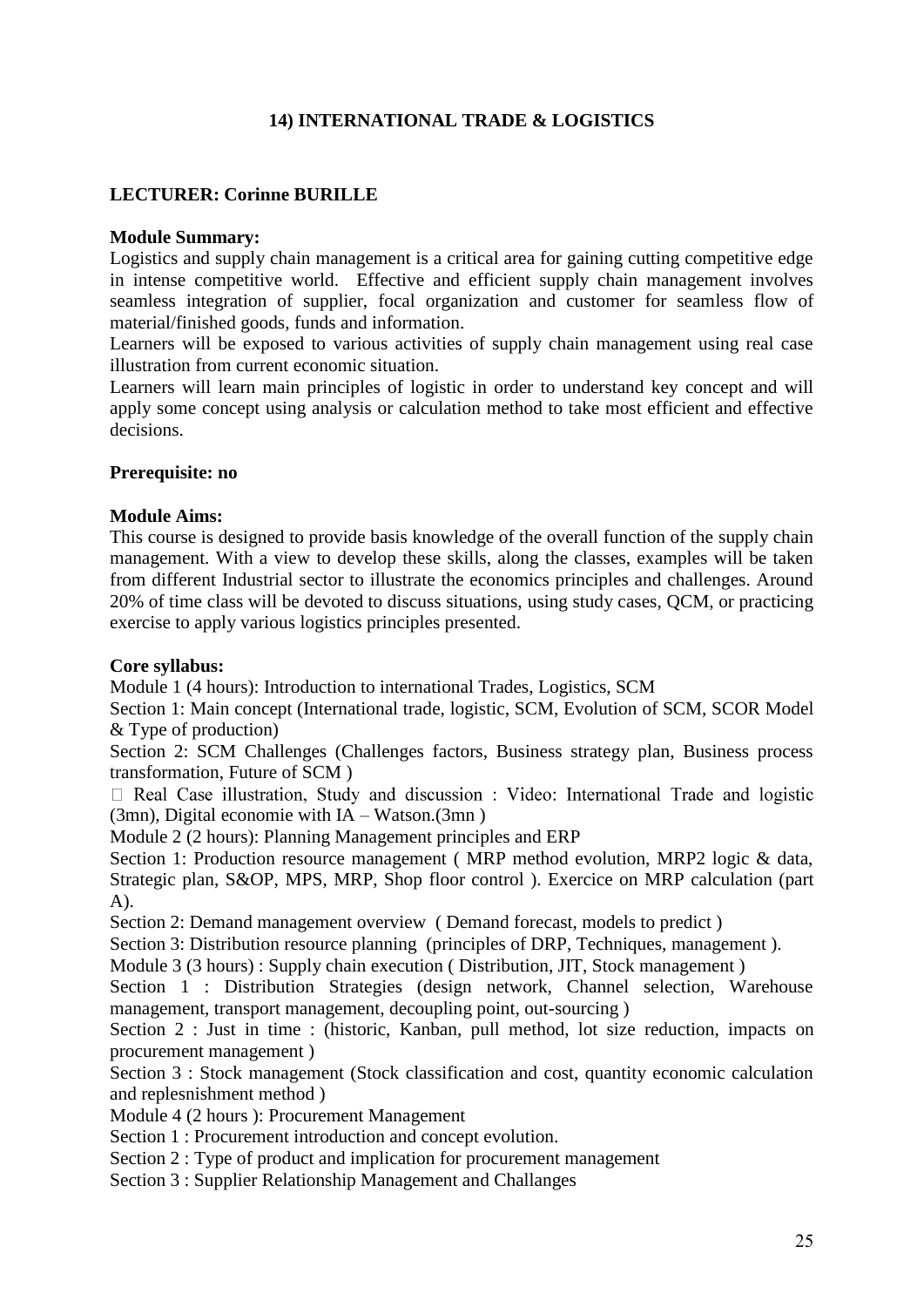Section 4 : Total Cost of ownership and challenges. Module 5 (1 hour ): Total quality Management ( principles and challenges ) Overview of Quality, Tools an TQM PRACTICAL, EXERCISES, CASE STUDIES 3 hours

## **Assessment :**

Individual or group homework MRP calculation, Economics Quantity, Kanban calculation, Business process modeling, Study analysis and discussion.

## **TEXT BOOK :**

Logistics and Supply Chain Management, Martin Christopher Supply Chain Management, Sunil Chopra and Peter Meindl (2016), 6th Edition. Supply chain management - 2e éd. - Achat, production, logistique, transport, vente: Remy Lemoigne.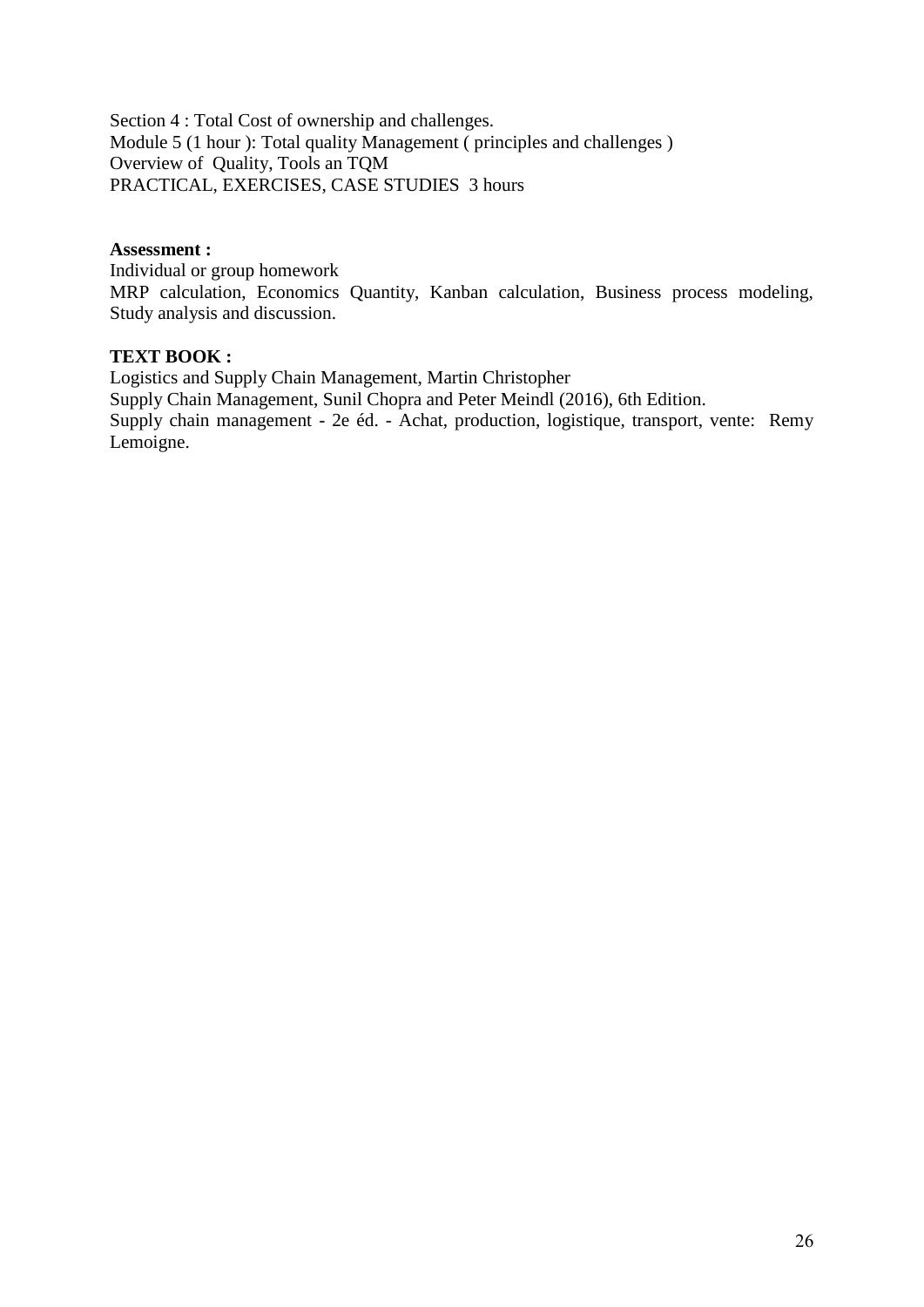# **15) INTERNATIONAL HUMAN RESOURCES**

## **LECTURER: Victoria Orange-Sibra**

#### **Module Summary:**

This module focuses on some key issues in international human resources management (IHRM) and those faced human resources staff in international companies and organisations.

## **Prerequisite:** no

## **Module Aims:**

- To raise awareness of IHRM issues and the skills needed for working in this field through action.
- To develop knowledge of IHRM concepts with a critical and interactive approach.
- To be able to implement what has been learned to make informed decisions on how to apply IHRM.

## **Core syllabus:**

- Session 1:Introduction to International Human Resource Management and Recruitment Issues for IHRM
	- *Key issues in IHRM including the effect of culture on IHRM Recruitment and IHRM*
- Session 2: Expatriate Selection and Management *How best to select staff for expatriate missions How to manage staff during expatriate missions and how to keep them once the mission is over*
- Session 3: Global Employee Relations *How can an international company ensure good relations with all staff and organizations?*
- Session 4: Performance Management *IHRM issues concerning training, appraisal, rewards and sanctions*
- Session 5: Corporate Social Responsibility (CSR) and IHRM *What is CSR and what does it mean for a company? What is the role of International Human Resources in CSR?*

## **Assessment:**

Individual examination and contribution to any project that may be created.

## **Readings and references:**

International Human Resource Management, Fifth Edition, Peter J. Dowling, Marion Festing & Allen D. Engle Sr., 2008 Cengage Learning

Managing a Global Workforce Challenges and Opportunities in International Human Resources Management, C. M. Vance, Yongsun Paik, 2006, M.E. Sharpe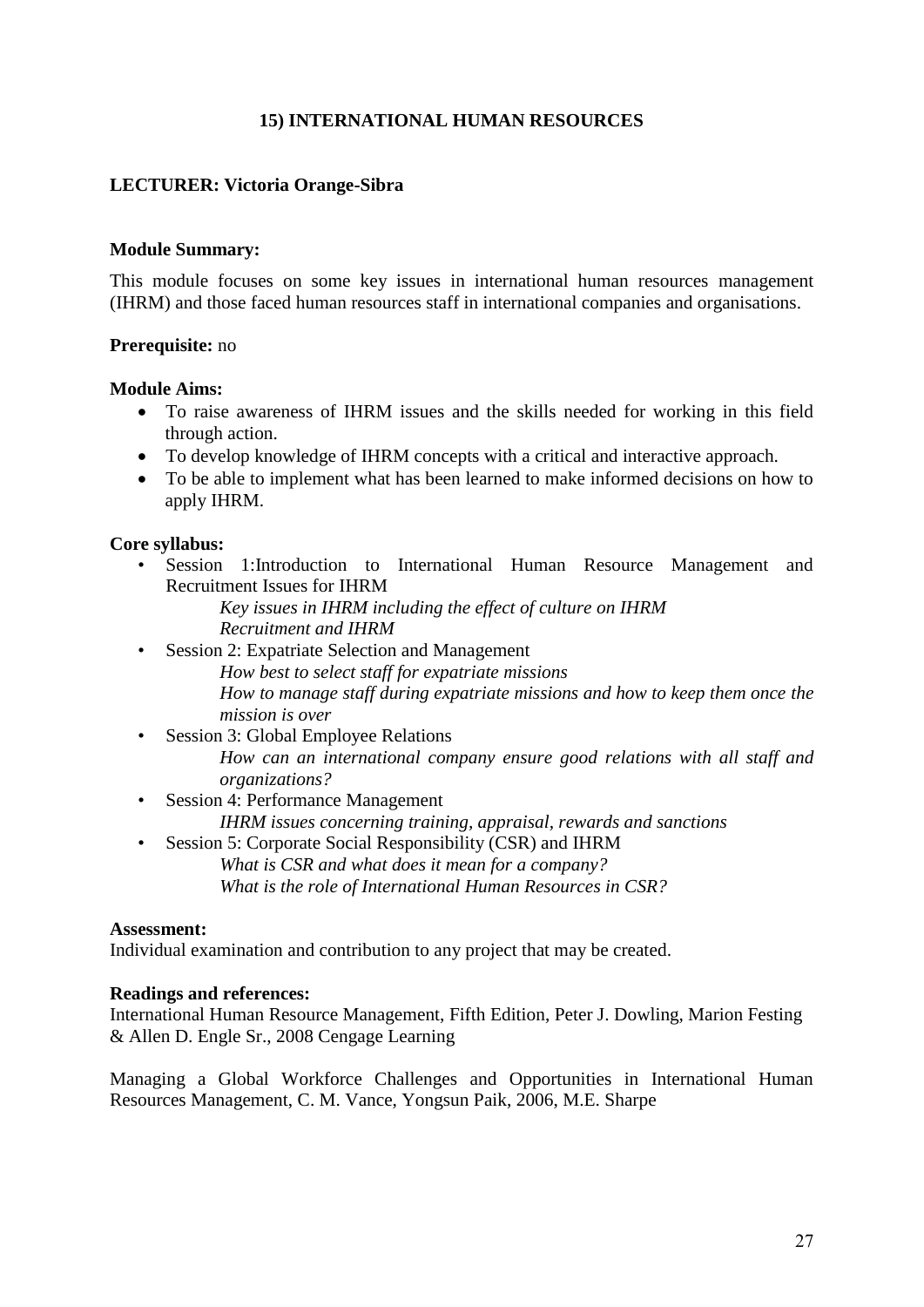## **16) INTERNATIONAL LAW**

#### **LECTURER: Pascal Mesans-Conti**

#### **Module Summary:**

Doing business at the international level first implies to have had a basic knowledge of what lies at the heart of any transaction, whether domestic or international, i.e a contract.

Then, it implies to have at least a broad knowledge of the main legal rules applicable to crossborder transactions: International Business Law and E.U Competition Law.

The purpose of this module is to give the students a general outline of all the rules that must be taken into account when making an international contract.

#### **Prerequisite:** no

#### **Module Aims:**

Give the students a basic knowledge of what is a contract,

Provide the students with a basic knowledge of the rules of international law applicable to cross-border transactions (WTO, Vienna Convention),

Provide the students with a basic knowledge of the rules of E.U. law applicable to business transactions within the E.U. (EU institutions, EU legislation, competition, mergers, free movement of goods)

#### **Core syllabus:**

Introduction: What is a contract? The elements required for the formation of a contract. Vitiating factors of contract. Performance, breach and termination of a contract.

European Business Law: The European Institutions, the rules of competition law : concerted practices, and agreements between undertakings, abuse of a dominant position, mergers, free movement of goods.

International Business Law: WTO. The Vienna Convention

## **Assessment:**

Final individual examination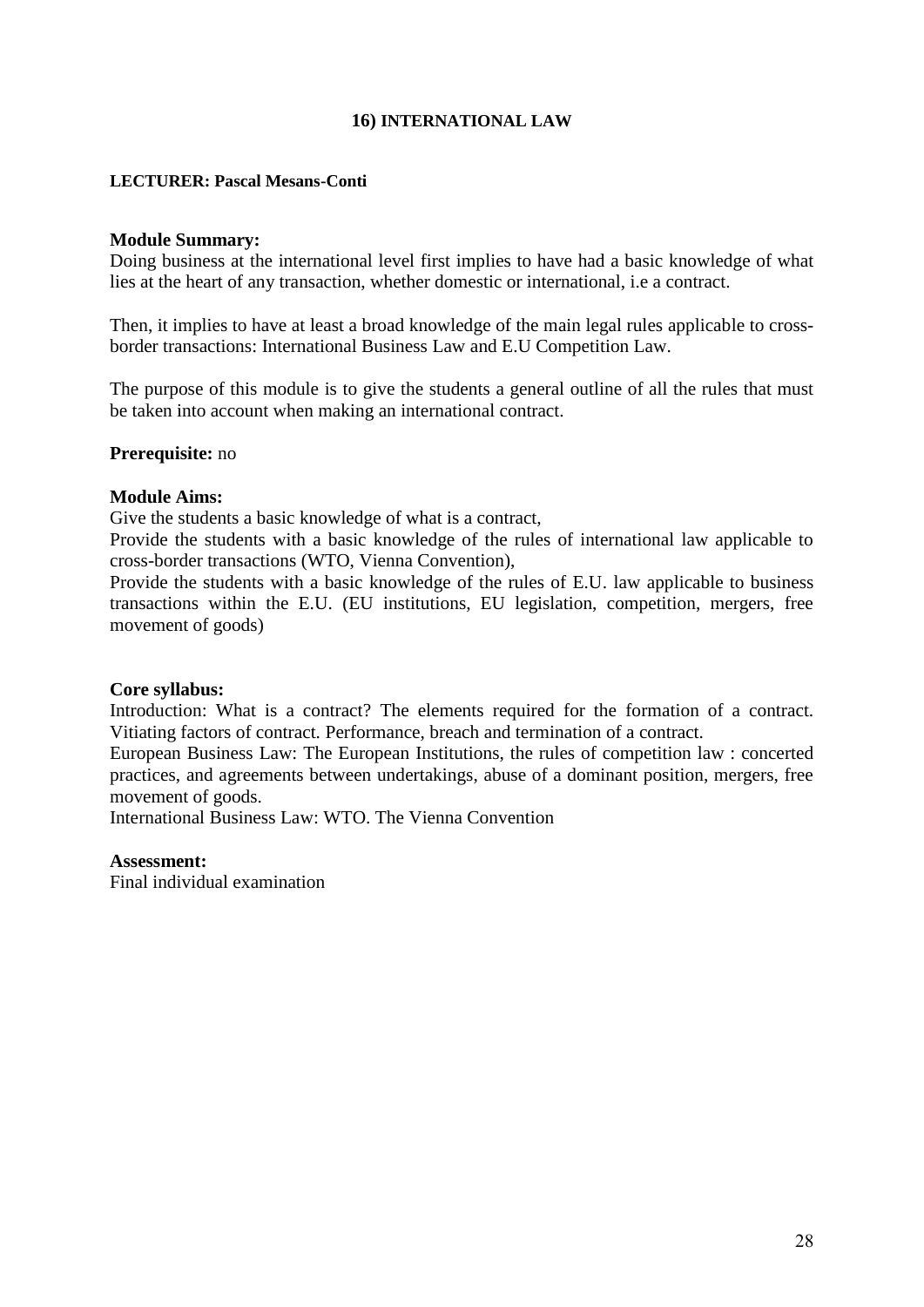# **17) BUSINESS GAME**

## **LECTURERS: Gilles de Lanauze/ Emmanuel Houzé**

## **Module Summary:**

This module is based on a simulation game. Students put into practice their managerial competencies and knowledge to run in team a company in a competitive context and define the best strategies and actions for this.

## **Prerequisite:** no

#### **Module Aims:**

- To develop students' practice when implementing management decisions on a competitive market.
- All the aspects of a company management are reviewed, from accounting to commercial decisions.
- Students develop their abilities to work in teams, in time pressured conditions, fighting against market uncertainty in a competitive context where competitors are other contesting teams.

#### **Core syllabus:**

In this course, a "business game" simulates all aspects of entrepreneurship: from strategy, investment and finance to the interactions with competitors, workforce, consumers, banks, etc.

Grouped in teams, students create and manage their own company. In almost real-time, condensed on a three-day seminar, they experience a multiplayer competition for market leadership and shareholder value within a simulation of real world economy.

Such immersive business game combines the entertainment dimensions of massive multiplayer games with the educational value of business simulations.

#### **Assessment:**

Evaluation is based on a twofold process. Part of it includes the results obtained by the team within the game itself; another important part of the evaluation is based on an individual report presenting the student's personal analysis regarding the progress of the computed game and the pros and cons of the strategy adopted by the team.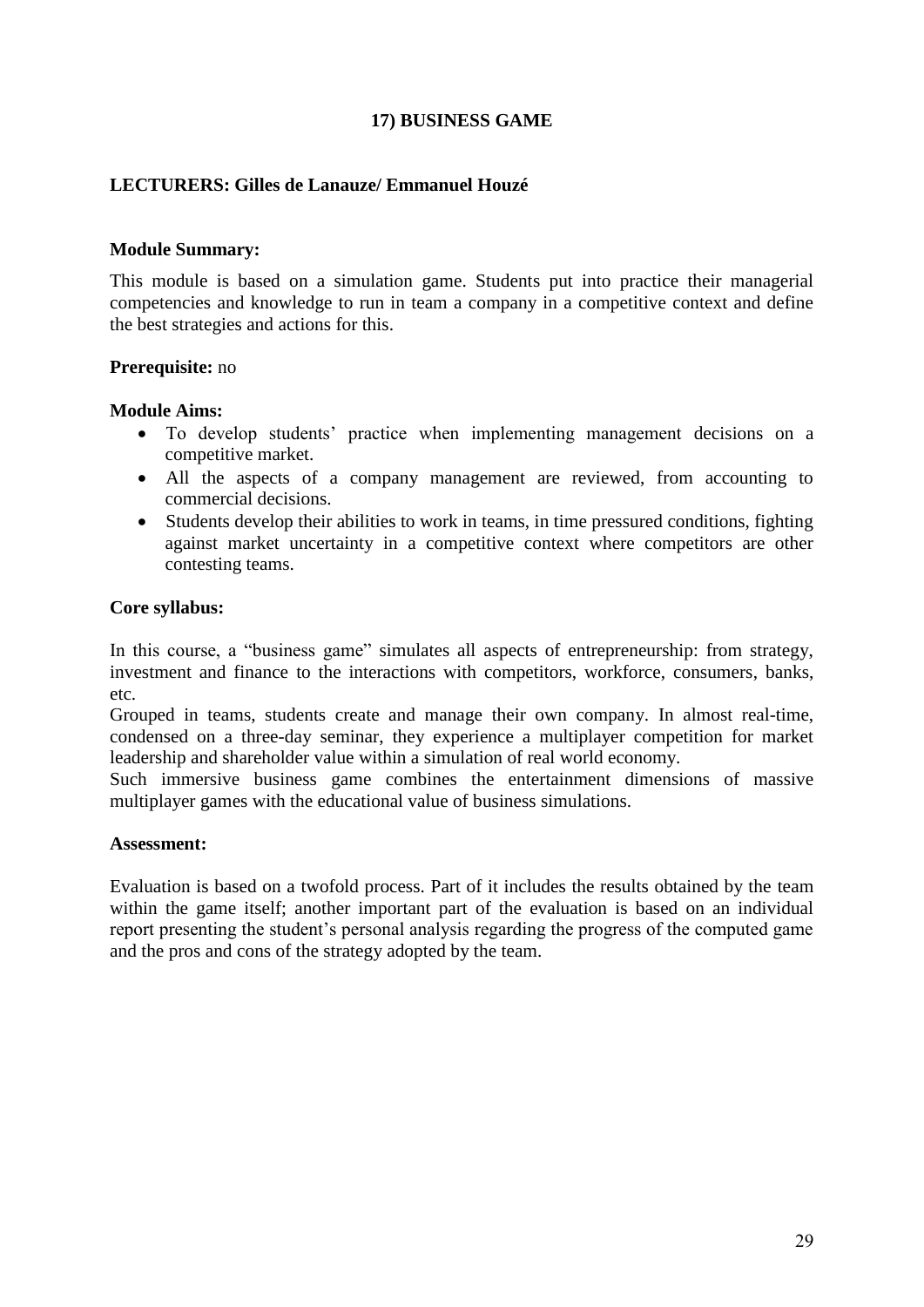# **18) LANGUAGES**

In coherence with the international orientation of the BACHELOR of INTERNATIONAL BUSINESS degree, foreign languages are considered of upmost importance in this program. Students may choose between three options, German, Spanish or French as a foreign language.

## **SPANISH AS A FOREIGN LANGUAGE**

## **Lecturer:** Pablo NERIN

#### **Interpersonal skills:**

Students will be able to solve problems and to critically analyze. Students will also be able to demonstrate effective oral and written communication skills and decision-making skills.

#### **Course intended learning outcomes:**

- Be able to understand everyday conversations in Spanish
- Be able to write and comment in Spanish
- Use the vocabulary related to business

| <b>Session</b> | <b>Content</b>                                                                                                            | <b>Duration</b> |  |  |  |
|----------------|---------------------------------------------------------------------------------------------------------------------------|-----------------|--|--|--|
| Session 1      | Grammar and vocabulary session                                                                                            | 3h              |  |  |  |
| Session 2      | Grammar and vocabulary session                                                                                            |                 |  |  |  |
| Session 3      | <b>1. Listening Comprehension</b><br><b>Short Dialogues</b><br><b>Casual Conversations</b><br><b>Academic Discussions</b> | 3h              |  |  |  |
| Session 4      | 2. Structure<br>Structure<br><b>Written Expression</b>                                                                    | 3h              |  |  |  |
| Session 5      | 3. Reading Comprehension<br>Vocabulary<br>Reading Comprehension                                                           | 3h              |  |  |  |
| Session 6      | 4. Writing<br>Sample Essays                                                                                               | 3h              |  |  |  |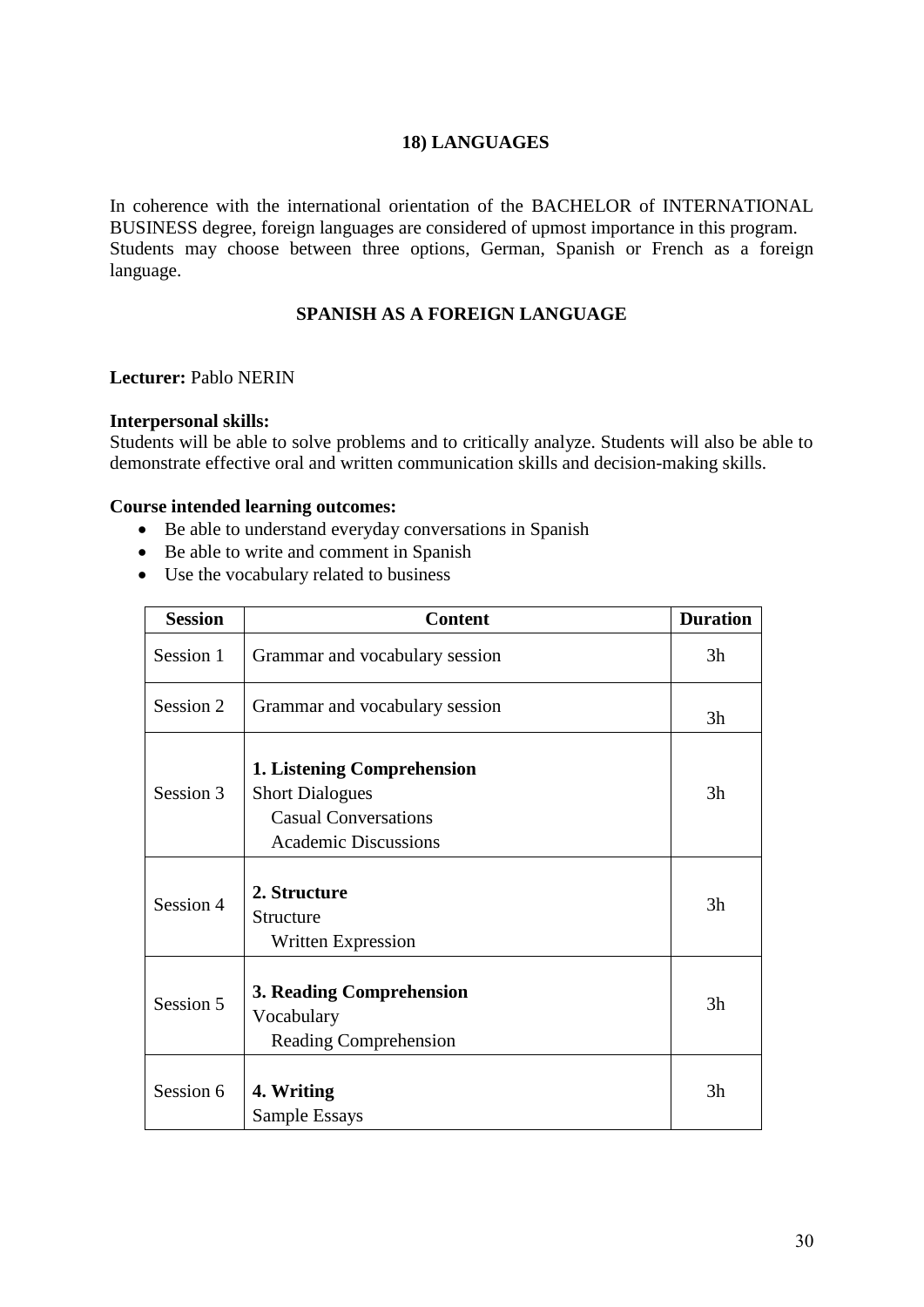# **GERMAN AS A FOREIGN LANGUAGE**

## **LECTURER: Christine Carbonnel**

## **Module Summary:**

This syllabus is designed for students who are learning German as a foreign language. The aim is to develop an ability to use the language effectively for practical communication. The course is based on the linked language skills of listening, reading, speaking and writing, and these are built on as learners progress through their studies.

The syllabus also aims to offer insights into the culture of countries where German is spoken, thus encouraging positive attitudes towards language learning and towards speakers of other languages.

## **Prerequisite:** no

## **Module Aims:**

\* To enable anyone coming from wherever in the world, to communicate and negotiate with a german native speaker.

\* To develop students' knowledge of the cultural aspects coming into play and how to take advantage of them.

The course encourages learners to develop lifelong skills, including:

- the ability to use a foreign language as a means of practical communication in the everyday and professional life
- insight into the culture and civilisation of countries where the language is spoken
- a positive attitude towards language learning, towards the speakers of other languages, and
- towards other cultures and civilisations
- techniques which can be applied to other areas of learning, such as analysis and memory skills

The subject content is organised around five broad Topic areas which provide contexts for the acquisition of vocabulary and the study of grammar and structures :

- Everyday activities
- Personal and social life
- The world around us
- The world of work
- The international world.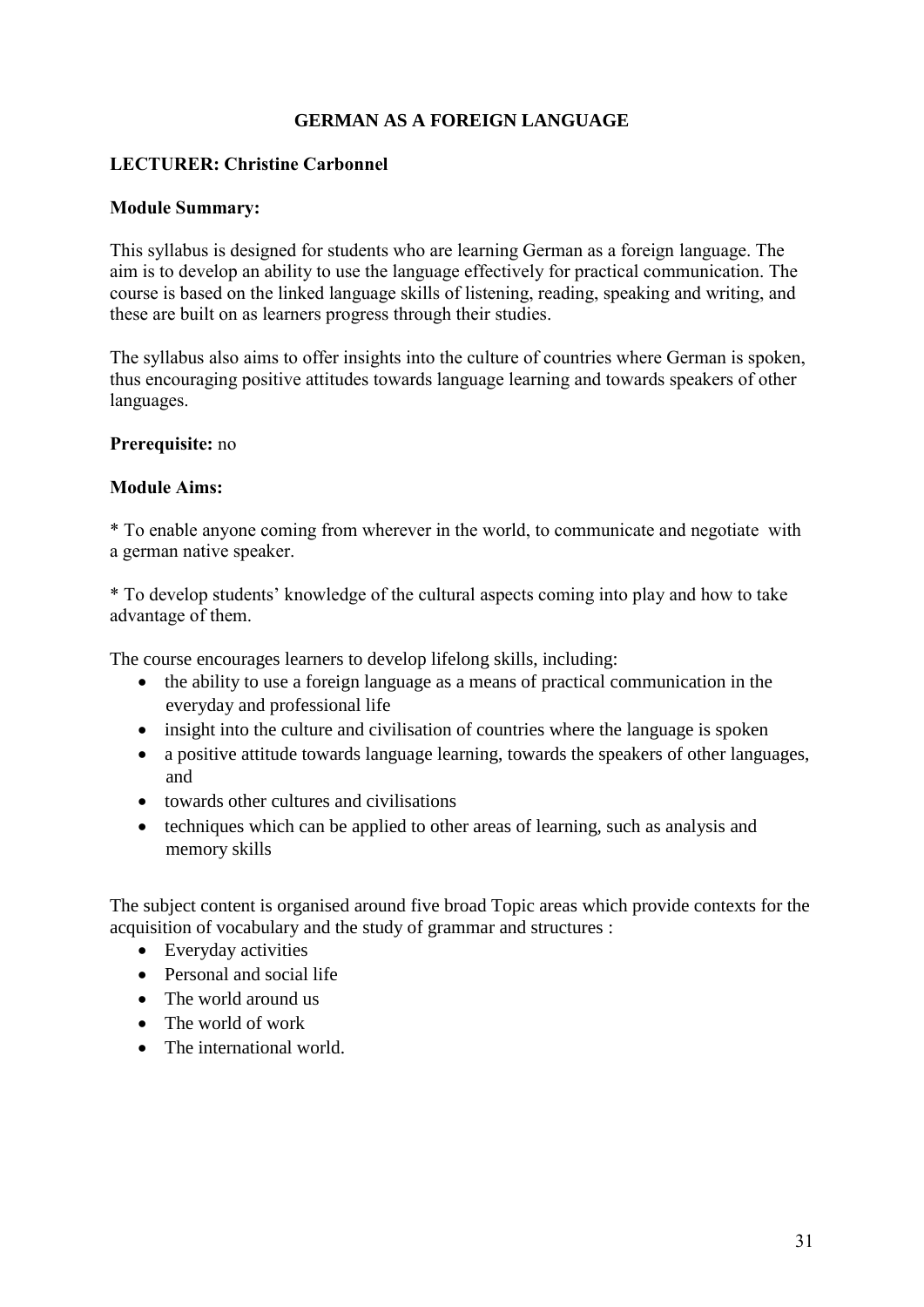| <b>FOREIGN LANGUAGE GERMAN</b>                                                                                                             |                                                                                                                                          |  |  |  |
|--------------------------------------------------------------------------------------------------------------------------------------------|------------------------------------------------------------------------------------------------------------------------------------------|--|--|--|
| LECTURER : C.CARBONNEL c-carbonnel@live.fr                                                                                                 |                                                                                                                                          |  |  |  |
| <b>COURSE DESCRIPTION</b>                                                                                                                  |                                                                                                                                          |  |  |  |
|                                                                                                                                            | Students learn german vocabulary and grammar to be able to communicate<br>with a native speaker in in the everyday and professional life |  |  |  |
| Be able to understand everyday conversations in German<br>Be able to write and comment in German<br>Use the vocabulary related to business |                                                                                                                                          |  |  |  |
| session                                                                                                                                    | course description                                                                                                                       |  |  |  |
| presentation of the teacher, the students, Germany<br>1(3h)<br>https://www.tatsachen-ueber-deutschland.de/de                               |                                                                                                                                          |  |  |  |
| grammar and vocabulary for the everyday and professional life<br>homework: online teaching https://www.dw.com/en/                          |                                                                                                                                          |  |  |  |
| 2(3h)                                                                                                                                      | Business life in Germany https://www.make-it-in-germany.com/en/                                                                          |  |  |  |
| questions and answers, polite form, grammar (past tense) and<br>vocabulary                                                                 |                                                                                                                                          |  |  |  |
| Listening Comprehension (short dialogues) and interaction<br>3(3h)                                                                         |                                                                                                                                          |  |  |  |
| grammar and vocabulary                                                                                                                     |                                                                                                                                          |  |  |  |
| 4(3h)                                                                                                                                      | How to do a job application in Germany                                                                                                   |  |  |  |
| Reading of a german business article                                                                                                       |                                                                                                                                          |  |  |  |
| grammar and vocabulary (Tests)                                                                                                             |                                                                                                                                          |  |  |  |
| 5(3h)                                                                                                                                      | German culture, Understanding of a german video, questions and<br>answers, grammar and vocabulary                                        |  |  |  |
| 6(3h)                                                                                                                                      | German firms and products                                                                                                                |  |  |  |
|                                                                                                                                            | reading of an article and videos about German Economy                                                                                    |  |  |  |
| 7(3h)                                                                                                                                      | How to sell products in Germany                                                                                                          |  |  |  |
| Production, Price, Marketing                                                                                                               |                                                                                                                                          |  |  |  |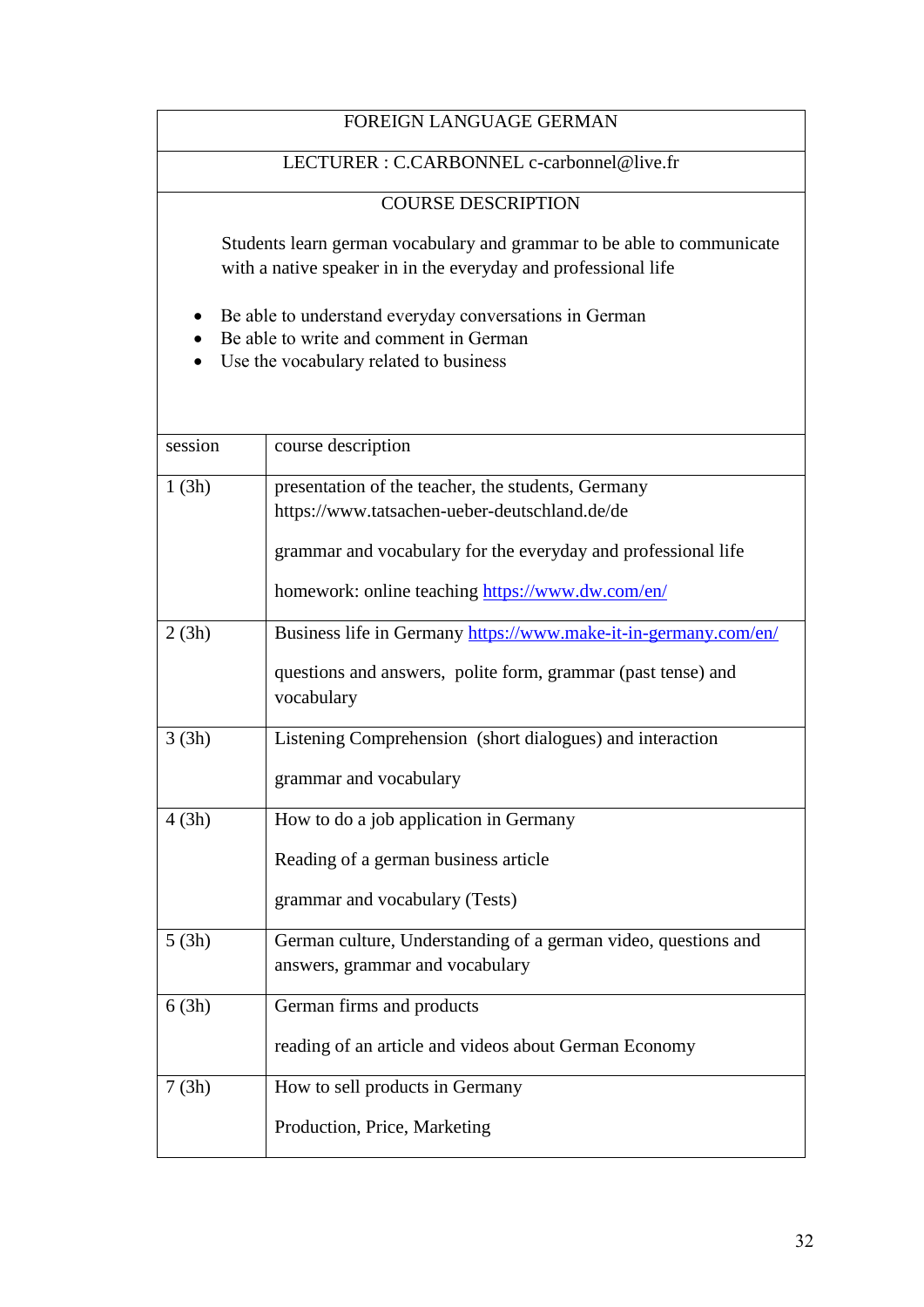|       | business german          |
|-------|--------------------------|
| 8(3h) | Germany an export nation |
|       | speaking (presentation)  |
| 9(3h) | Germany and the world    |
|       | Speaking (presentation)  |

## Examen : written understanding / writing

#### **Assessment** :

Ongoing assessment : 50% Final exam : 50%

Refering to the common european framework of reference for languages [https://en.wikipedia.org/wiki/Common\\_European\\_Framework\\_of\\_Reference\\_for\\_Languages](https://en.wikipedia.org/wiki/Common_European_Framework_of_Reference_for_Languages) and the institut goethe<https://www.goethe.de/de/spr/kup/tsd.html>

|                                 |                                     | A1                                                                                                                                                                                                                                                                                              | $\mathbf{A2}$                                                                                                                                                                                                                                                                                                      | B1                                                                                                                                                                                                                                                                                                                                          | B2                                                                                                                                                                                                                                                                                                                             | C1                                                                                                                                                                                                                                                                                                                        | C2                                                                                                                                                                                                                                                                                                                                                                               |
|---------------------------------|-------------------------------------|-------------------------------------------------------------------------------------------------------------------------------------------------------------------------------------------------------------------------------------------------------------------------------------------------|--------------------------------------------------------------------------------------------------------------------------------------------------------------------------------------------------------------------------------------------------------------------------------------------------------------------|---------------------------------------------------------------------------------------------------------------------------------------------------------------------------------------------------------------------------------------------------------------------------------------------------------------------------------------------|--------------------------------------------------------------------------------------------------------------------------------------------------------------------------------------------------------------------------------------------------------------------------------------------------------------------------------|---------------------------------------------------------------------------------------------------------------------------------------------------------------------------------------------------------------------------------------------------------------------------------------------------------------------------|----------------------------------------------------------------------------------------------------------------------------------------------------------------------------------------------------------------------------------------------------------------------------------------------------------------------------------------------------------------------------------|
| U<br>N<br>D<br>E<br>R<br>S<br>т | <b>Listening</b>                    | I can recognise familiar words<br>and very basic phrases<br>concerning myself, my family<br>and immediate concrete.<br>surroundings when people speak<br>slowly and clearly.                                                                                                                    | I can understand phrases and the<br>highest frequency vocabulary<br>related to areas of most<br>immediate personal relevance<br>(e.g. very basic personal and<br>family information, shopping.<br>local area, employment). I can<br>catch the main point in short,<br>clear, simple messages and<br>announcements. | I can understand the main points of<br>clear standard speech on familiar<br>matters regularly encountered in work,<br>school, leisure, etc. I can understand<br>the main point of many radio or TV<br>programmes on current affairs or<br>topics of personal or professional<br>interest when the delivery is<br>relatively slow and clear. | I can understand extended speech and<br>lectures and follow even complex lines<br>of argument provided the topic is<br>reasonably familiar. I can understand<br>most TV news and current affairs<br>programmes. I can understand the<br>majority of films in standard dialect.                                                 | I can understand extended speech even<br>when it is not clearly structured and<br>when relationships are only implied<br>and not signalled explicitly. I can<br>understand television programmes and<br>films without too much effort.                                                                                    | I have no difficulty in understanding any<br>kind of spoken language, whether live or<br>broadcast, even when delivered at fast<br>native speed, provided I have some time<br>to get familiar with the accent.                                                                                                                                                                   |
| A<br>N<br>D<br>г<br>N<br>Ġ      | <b>Reading</b>                      | I can understand familiar names.<br>words and very simple sentences,<br>for example on notices and<br>posters or in catalogues.                                                                                                                                                                 | I can read very short, simple<br>texts. I can find specific.<br>predictable information in<br>simple everyday material such as<br>advertisements, prospectuses,<br>menus and timetables and I can<br>understand short simple personal<br>letters.                                                                  | I can understand texts that consist<br>mainly of high frequency everyday or<br>job-related language. I can understand<br>the description of events, feelings and<br>wishes in personal letters.                                                                                                                                             | I can read articles and reports concerned<br>with contemporary problems in which<br>the writers adopt particular attitudes or<br>viewpoints. I can understand<br>contemporary literary prose.                                                                                                                                  | I can understand long and complex<br>factual and literary texts, appreciating<br>distinctions of style. I can understand<br>specialised articles and longer technical<br>instructions, even when they do not<br>relate to my field.                                                                                       | I can read with ease virtually all forms of<br>the written language, including abstract,<br>structurally or linguistically complex texts<br>such as manuals, specialised articles and<br>literary works.                                                                                                                                                                         |
| S<br>P<br>E<br>A                | <b>Spoken</b><br><b>Interaction</b> | I can interact in a simple way<br>provided the other person is<br>prepared to repeat or rephrase<br>things at a slower rate of speech<br>and help me formulate what I'm<br>trying to say. I can ask and<br>answer simple questions in areas<br>of immediate need or on very<br>familiar topics. | I can communicate in simple and<br>routine tasks requiring a simple<br>and direct exchange of<br>information on familiar topics<br>and activities. I can handle very<br>short social exchanges, even<br>though I can't usually understand<br>enough to keep the conversation<br>going myself.                      | I can deal with most situations likely<br>to arise whilst travelling in an area<br>where the language is spoken. I can<br>enter unprepared into conversation on<br>topics that are familiar, of personal<br>interest or pertinent to everyday life<br>(e.g. family, hobbies, work, travel and<br>current events).                           | I can interact with a degree of fluency<br>and spontaneity that makes regular<br>interaction with native speakers quite<br>possible. I can take an active part in<br>discussion in familiar contexts.<br>accounting for and sustaining my views.                                                                               | I can express myself fluently and<br>spontaneously without much obvious<br>searching for expressions. I can use<br>language flexibly and effectively for<br>social and professional purposes. I can<br>formulate ideas and opinions with<br>precision and relate my contribution<br>skilfully to those of other speakers. | I can take part effortlessly in any<br>conversation or discussion and have a<br>good familiarity with idiomatic<br>expressions and colloquialisms. I can<br>express myself fluently and convey finer<br>shades of meaning precisely. If I do have<br>a problem I can backtrack and restructure<br>around the difficulty so smoothly that<br>other people are hardly aware of it. |
| ĸ<br>т<br>N<br>G                | <b>Spoken</b><br><b>Production</b>  | I can use simple phrases and<br>sentences to describe where I live<br>and people I know.                                                                                                                                                                                                        | I can use a series of phrases and<br>sentences to describe in simple<br>terms my family and other<br>people, living conditions, my<br>educational background and my<br>present or most recent job.                                                                                                                 | I can connect phrases in a simple way<br>in order to describe experiences and<br>events, my dreams, hopes and<br>ambitions. I can briefly give reasons<br>and explanations for opinions and<br>plans. I can narrate a story or relate the<br>plot of a book or film and describe my<br>reactions.                                           | I can present clear, detailed descriptions<br>on a wide range of subjects related to my<br>field of interest. I can explain a<br>viewpoint on a topical issue giving the<br>advantages and disadvantages of various<br>options.                                                                                                | I can present clear, detailed<br>descriptions of complex subjects<br>integrating sub-themes, developing<br>particular points and rounding off with<br>an appropriate conclusion.                                                                                                                                          | I can present a clear, smoothly-flowing<br>description or argument in a style<br>appropriate to the context and with an<br>effective logical structure which helps the<br>recipient to notice and remember<br>significant points.                                                                                                                                                |
| w<br>R<br>г<br>т<br>т<br>N<br>G | <b>Writing</b>                      | I can write a short, simple<br>postcard, for example sending<br>holiday greetings. I can fill in<br>forms with personal details, for<br>example entering my name.<br>nationality and address on a hotel<br>registration form.                                                                   | I can write short, simple notes<br>and messages relating to matters<br>in areas of immediate needs. I<br>can write a very simple personal<br>letter, for example thanking<br>someone for something.                                                                                                                | I can write simple connected text on<br>topics which are familiar or of<br>personal interest. I can write personal<br>letters describing experiences and<br>impressions.                                                                                                                                                                    | I can write clear, detailed text on a wide<br>range of subjects related to my interests.<br>I can write an essay or report, passing on<br>information or giving reasons in support<br>of or against a particular point of view. I<br>can write letters highlighting the<br>personal significance of events and<br>experiences. | I can express myself in clear, well-<br>structured text, expressing points of<br>view at some length. I can write about<br>complex subjects in a letter, an essay or<br>a report, underlining what I consider to<br>be the salient issues. I can select style<br>appropriate to the reader in mind.                       | I can write clear, smoothly-flowing text in<br>an appropriate style. I can write complex<br>letters, reports or articles which present a<br>case with an effective logical structure<br>which helps the recipient to notice and<br>remember significant points. I can write<br>summaries and reviews of professional or<br>literary works.                                       |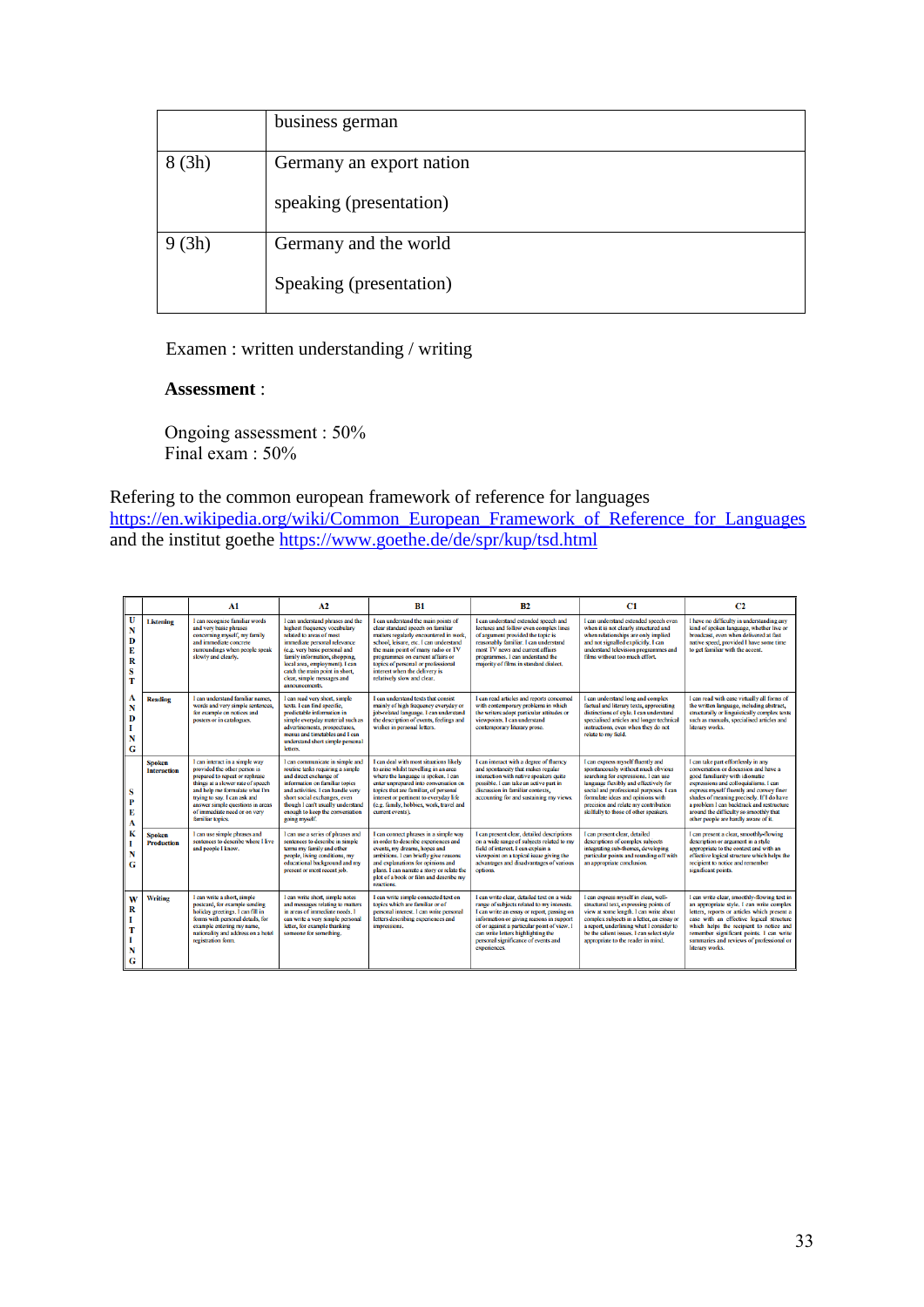# **French as a foreign language - Français Langue Etrangère (FLE)**

## **Organization:**

The FLE courses are managed by the Department of Languages of the University of Montpellier (DDL).

Students first take a placement test and are grouped by levels according to the CEFRL1. French language certificates provided by students are also considered.

## **Program:**

Students work on the 5 communication skills (reading and oral comprehension, written and oral expression and interactive communication) in order to improve their autonomy in French. They are also offered material to widen their cultural discovery experience.

A special emphasis is placed on communication skills that are essential for the students to benefit from their stay and to pass their tests / exams at the University of Montpellier.

− Oral and text comprehension practice and exercises, including the use of scientific vocabulary.

− Spoken interaction with other students and teachers.

− Written expression.

## **Assessment:**

At the end of each semester a final test evaluates the progress of the students and level certificates are delivered.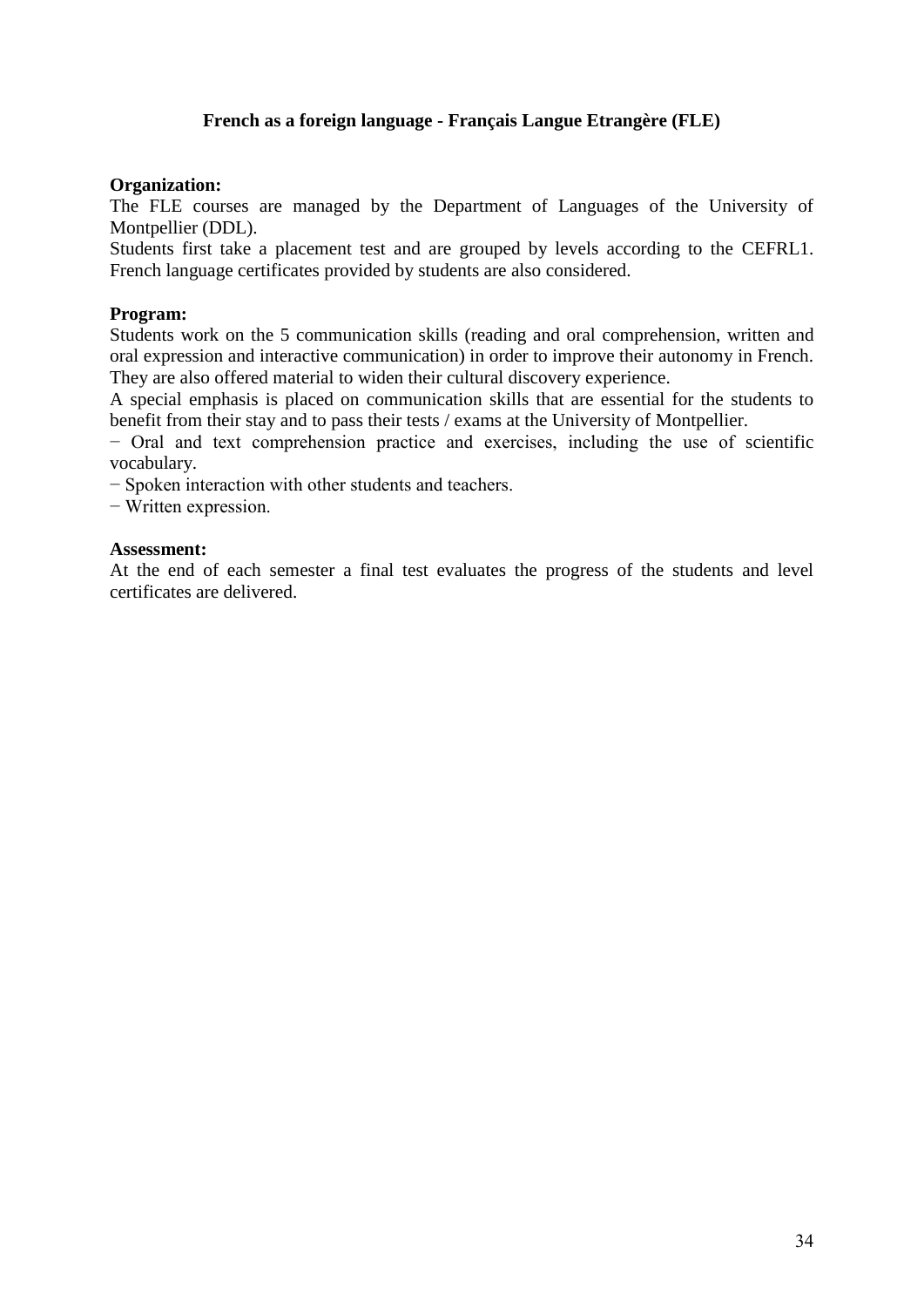## **19) PROFESSIONAL INTEGRATION/REPORT (for the « main option » students only)**

## **LECTURER: Gilles de Lanauze**

In order to apply the theoretical notions acquired within the BACHELOR of INTERNATIONAL MANAGEMENT and BUSINESS program, the students staying at IAE during the second semester must write a dissertation on a specific international managerial topic.

## **Prerequisite:** no

## **Module Aims:**

- To develop the reflective capacity to understand and analyse international managerial issues and/or market situations
- To develop writing ability aiming at convincing a reader, by using in-depth information search, presentation of selected arguments and related concepts, and a logical structure of the global demonstration
- To develop students' practice of oral presentation

## **Core syllabus:**

The subject will be chosen by the student; validation by the lecturer is required. It must be in line with current and real issues in economical and entrepreneurial fields. The dissertation must reveal the student capacity to analyze and synthesize this international business issue. Descriptive subjects will be avoided, and case studies or current events analyses will be privileged.

Report will be typed (police 12, 1.5 spacing) and expected length is 30 pages, exclusive of appendices and references. Work will be rendered under digital format.

All illustrative documents must be placed in appendix and sources compulsorily cited in the references section.

Internet is accepted as an interesting and enriching information supply. However no copypaste of any kind will be accepted in the core document, at the risk of penalty.

Oral presentation will take place in class, in front of the other students. Each presentation will last 15 minutes followed by a short discussion. Illustrative supports (eg. ppt slides) are welcomed.

In order to help students to anticipate what is expected and define their subject, two sessions with the lecturer will be planned.

- Session 1: presentation of aims and expectations
- Session 2: validation and discussion about the chosen topics
- Final sessions will be dedicated to the oral presentations by students in class

## **Assessment:**

Evaluation of the work based on the quality of both the written report and the oral presentation.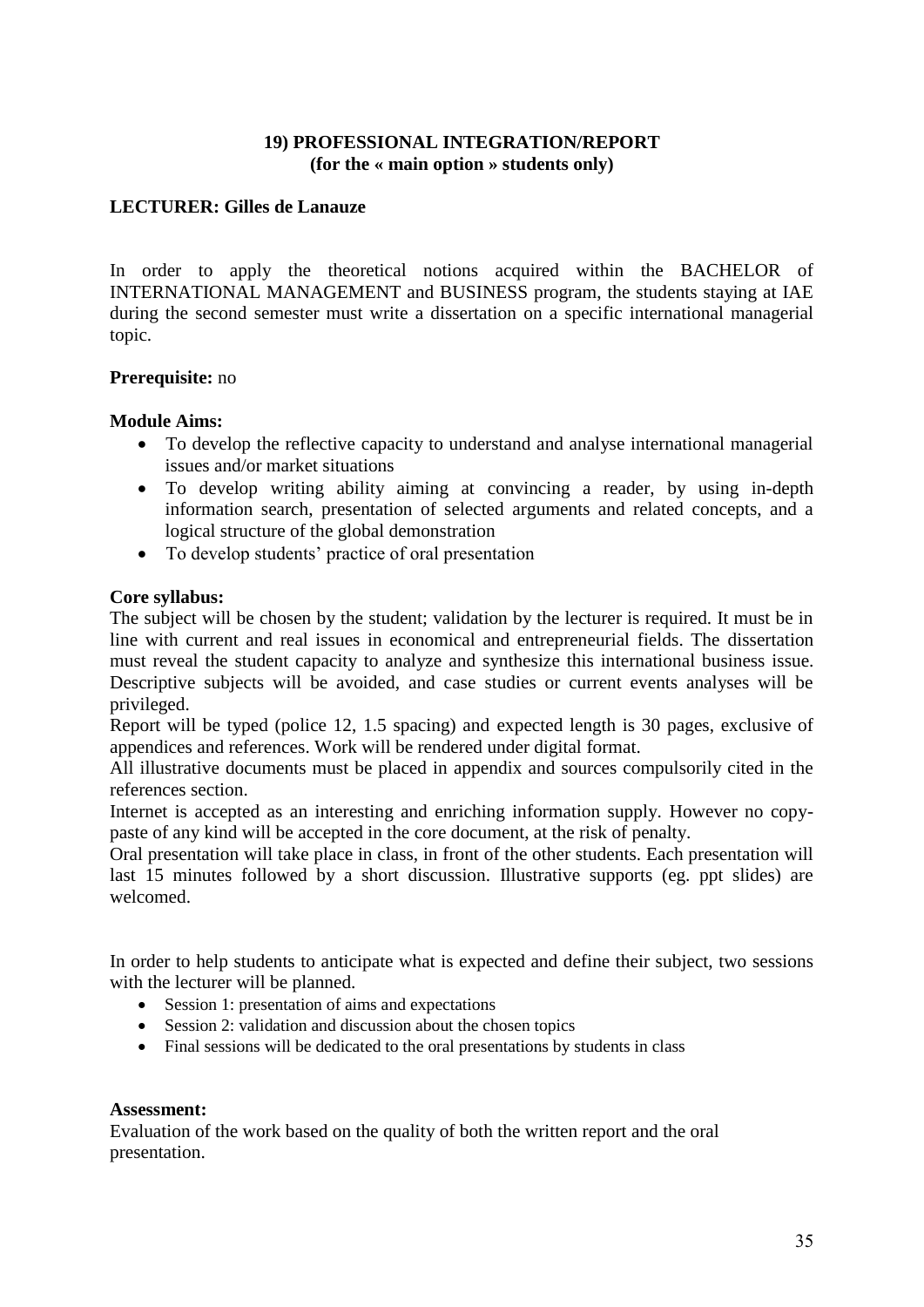# **Appendix 1 : Internship**

Students enrolled in the BIMB program are encouraged to do a placement in a company in order to get professional experience in the field of International Business and management. All options are concerned.

A period, at the end of the teaching courses, is dedicated to the placement. The period runs from beginning of May to end of August.

As students of the IAE-university of Montpellier, BIMB students can benefit from the status of intern; they can sign a three-party contract, also named "internship convention" (or "convention de stage" in French), which is a required document in many companies hiring interns.

There is no obligation regarding duration, except that the placement cannot start before the end of the courses and must end before the end of the academic year (August, 31th).

The IAE office of corporate relations helps students to find a placement and make professional data bases and job offers available to the students. They also give guidance and support with the administrative process and the internship convention.

Internship in the BIMB program is optional and doesn't provide additional credits.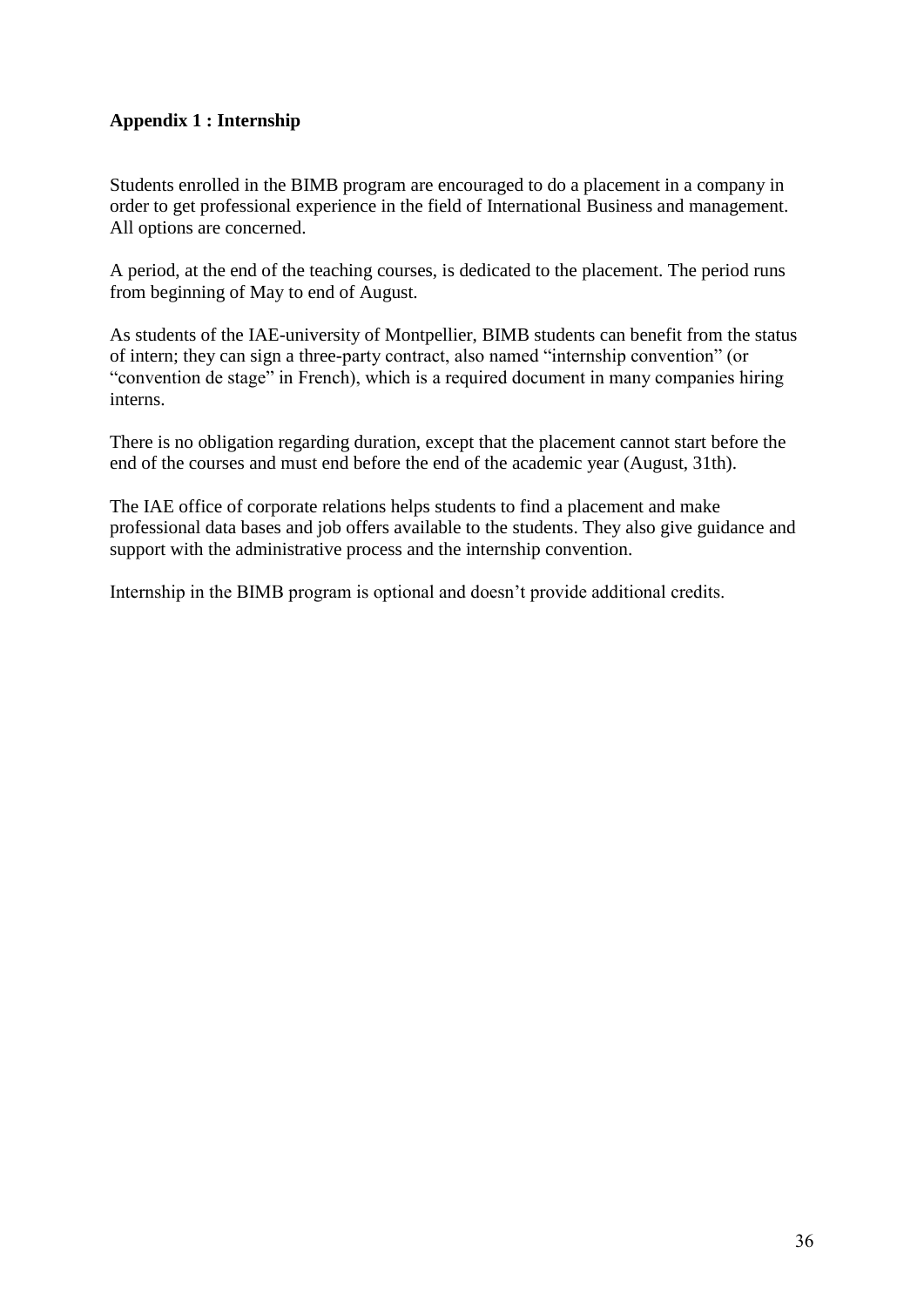## **Appendix 2: The Report in the "One Year Abroad" option**

As justification and validation of their "One Year Abroad" experience, students must write in English a comprehensive report, at once, valorizing their year of courses abroad and completing their requirements for the BACHELOR of INTERNATIONAL MANAGEMENT and BUSINESS degree, conferred by IAE.

Syllabus extract: "the French students who chose the option 'One Year Abroad' spend the whole year in a foreign university where they must validate 55 credits during two semesters out of the 60 credits necessary for the degree. The students must also write and orally defend a report in English dealing with some aspect of business management related to the country where they studied during the school year. A grade equal to or higher than 10/20 for the report and its defense will result in 5 additional credits".

## **REPORT SUGGESTIONS**

The report represents an important step of the BACHELOR of INTERNATIONAL MANAGEMENT and BUSINESS training in the sense that it allows the student to valorize the knowledge and experience gained during the year. It must be understood as such and done with care. Indeed, this report is worth 5 credits which supplement the 55 credits earned during the school year abroad and is necessary to complete the year.

The following document is intended to describe the framework for developing the report and to answer the principal questions about it.

## **Objectives:**

- **To demonstrate the capacity to analyze management problems in an international context**
- **To highlight the theoretical concepts acquired during the year as applied to an actual situation**
- **To show the capacity to collect, prioritize and analyze information and to form a well thought-out discussion about it.**
- **To create a foundation for the beginning of a professional career**

The goal of this personal work, which is concretized by writing and presenting the report in English, is to complement the year's university course work, further developing key teaching points and expanding the student's capacity for research, analysis and synthesis.

## **Expectations:**

The report must solidify the student's ability to reflect on real issues in the area of international business management, in accordance with the degree orientation.

It must highlight the aptitude of the student to present the results of his/her research and analysis in a professional form particularly in terms of structure and clarity.

It will be based on complete and referenced information and will, ideally, incorporate information from primary sources (i.e. interviews, questionnaires, etc.).